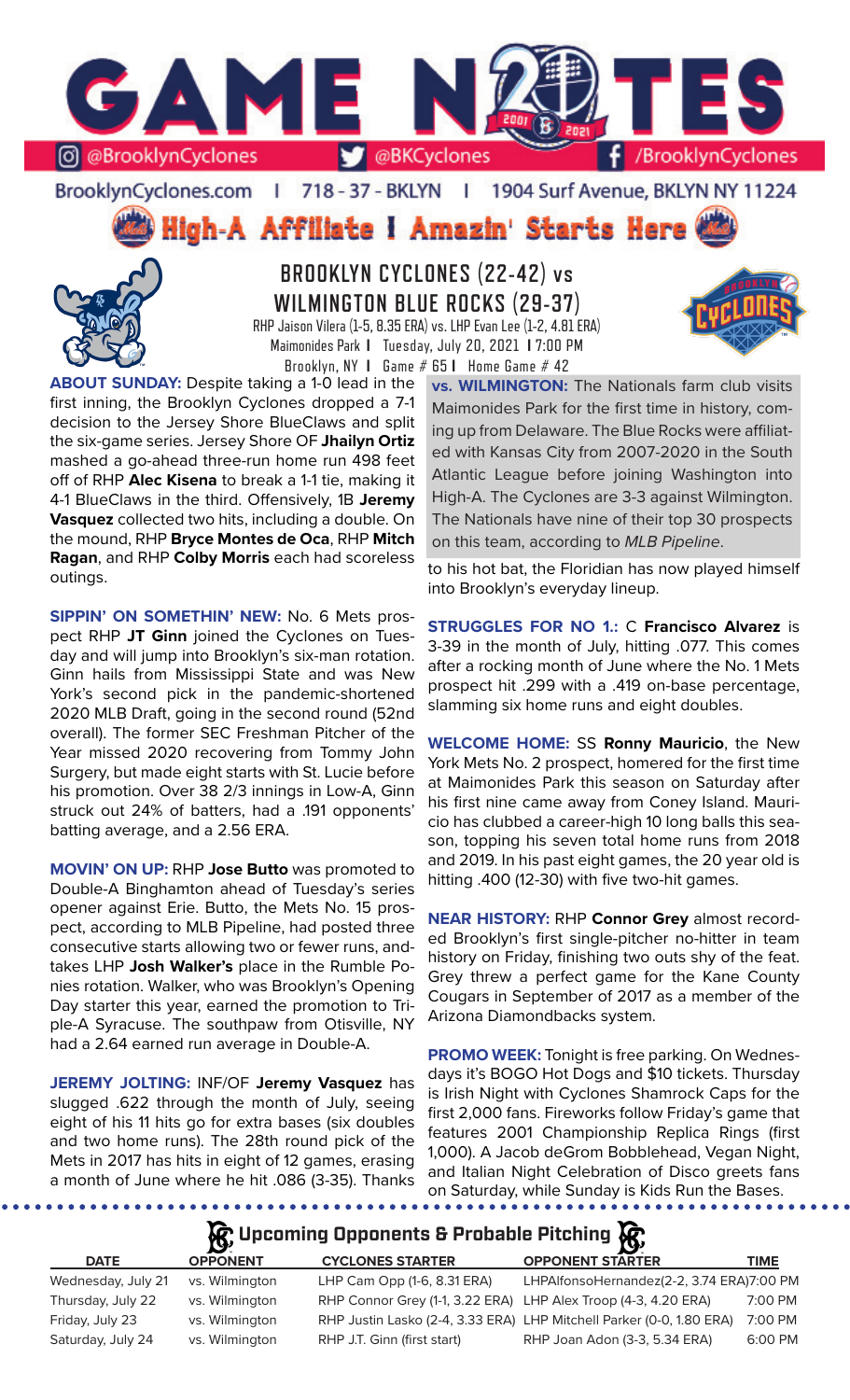

**LAST TIME OUT:** Vilera turned in his first scoreless start of the season, allowing just one walk and three hits to the Jersey Shore BlueClaws.

**HOME RUN HAPPY:** Vilera has surrendered 17 home runs this season which is tied with Memphis pitcher Thomas Parsons for the most home runs in the minor leagues. The Venezuelan has allowed a career-high 17 home runs in just 46 1/3 innings. In fact, prior to this season, Vilera had allowed 12 home runs over the first four years of his career (2016-2019).

**WELCOME BACK:** Vilera puts on a Cyclones uniform for the third season as a pro. The right hander spent 2018 and parts of 2019 with the Cyclones. With Brooklyn in 2018, he was named a Baseball America Short-Season All-Star and a New York-Penn League Mid-Season All-Star.

**FREQUENT FLYER:** Pitched for four different Mets affiliates in 2019...Started the year with Columbia (A) and made four outings...Threw a long relief outing for St. Lucie (A+) piggybacking behind Ervin Santana before joining Brooklyn in June...Made a spot start for Binghamton (AA) on June 26, 2019.

**NYPL STUD:** Turned in an immaculate 2018 campaign with the Cyclones, earning an NYPL All-Star and *Baseball America* Short-Season All-Star nods with a league-leading 1.83 earned run average...Fanned 78 in 73.2 innings, allowing three earned runs or fewer in 12 of 13 starts.

**CARACAS KID:** Hails from the capital and largest city in Venezuela...A city of more than 1.9 million people.

|             | <b>Brooklyn Cyclones</b> |            |     |   |                |                |                |                |                |            |
|-------------|--------------------------|------------|-----|---|----------------|----------------|----------------|----------------|----------------|------------|
| <b>DATE</b> | <b>OPP</b>               | <b>DEC</b> | ΙP  | н | R              | ER             | BB             | ĸ              | <b>HR</b>      | <b>AVG</b> |
| 7/13        | <b>JS</b>                |            | 5.0 | 3 | 0              | $\Omega$       | 1              | 3              | 0              | .305       |
| 7/6         | @HV                      |            | 4.0 | 8 | 5              | 5              | 1              | 2              | 3              | .317       |
| 6/30        | @ ABD                    | W          | 5.0 | 5 | 3              | 3              | 1              | 1              | $\mathbf 0$    | .303       |
| 6/22        | <b>JS</b>                | L          | 2.2 | 7 | 7              | 7              | 3              | 2              | $\overline{2}$ | .310       |
| 6/16        | @ WIL                    |            | 5.0 | 4 | $\overline{2}$ | $\overline{2}$ | 1              | $\overline{2}$ | 0              | .288       |
| 6/11        | HV                       | L          | 3.2 | 7 | 7              | 6              | 3              | 3              | $\overline{2}$ | .304       |
| 6/4         | $@$ JS                   |            | 4.2 | 5 | 4              | 4              | $\Omega$       | 7              | 4              | .290       |
| 5/27        | <b>ABD</b>               | L          | 4.1 | 6 | 5              | 3              | 3              | 5              | 1              | .301       |
| 5/20        | HV                       | L          | 5.0 | 3 | 3              | $\overline{2}$ | $\overline{2}$ | 3              | 1              | .296       |
| 5/15        | @GVL                     |            | 4.0 | 4 | 4              | 4              | $\mathbf 0$    | 7              | $\overline{2}$ | .371       |
| 5/7         | @ASH                     | L          | 3.0 | 9 | 9              | 7              | 3              | 3              | $\overline{2}$ | .500       |
|             | K%                       |            |     |   | BB%            |                |                |                | HR/9           |            |

**2021 GAME-BY-GAME**

| $17.1\%$                                | 8.1%  | 3.30       |  |  |  |
|-----------------------------------------|-------|------------|--|--|--|
| <b>BABIP</b>                            | GB%   | <b>FIP</b> |  |  |  |
| .301                                    | 45.5% | 8.17       |  |  |  |
| <b>VILERA'S SEASON AND CAREER HIGHS</b> |       |            |  |  |  |

| 2021 Season                 |                              | Career                         |
|-----------------------------|------------------------------|--------------------------------|
| 7 (2x, 6/4 at Jersey Shore) | <b>Strikeouts</b>            | 9 (3x, 5/4/21 at Asheville)    |
| None                        | <b>Double Digit K Games</b>  | None                           |
| 9 (5/7 at Asheville)        | <b>High Hits, Game</b>       | 9 (5/4/21 at Asheville)        |
| 4 (6/4 at Jersey Shore)     | <b>High HR, Game</b>         | 4 (6/4/21 at Jersey Shore)     |
| 9 (5/7 at Asheville)        | <b>High Runs, Game</b>       | 9 (5/4/21 at Asheville)        |
| 3 (5/7 at Asheville)        | <b>High Walks, Game</b>      | 4 (7x, 7/19/19 vs. Mahon.Val.) |
| 5 (5/20 vs. Aberdeen)       | <b>Innings Pitched, Game</b> | 7 (8x, 8/20/18 at Tri-City)    |
| None                        | <b>Complete Games</b>        | 7/17/17 v. GCL Nats (7 IP)     |
| None                        | <b>Shutouts</b>              | 7/17/17 v. GCL Nats (7 IP)     |

|             |    | <b>CATCHER ERA</b> |            |            |
|-------------|----|--------------------|------------|------------|
| <b>NAME</b> | G  | ER                 | <b>INN</b> | <b>ERA</b> |
| Alvarez     | 21 | 104                | 166        | 5.64       |
| Mena        | 11 | 37                 | 91         | 3.66       |
| Senger      | 9  | 44                 | 81         | 4.89       |
| Uriarte     | 21 | 82                 | 159.1      | 4.63       |

|                   |    |   | CYCLONES STARTING PITCHER BREAKDOWN                   |     |         |
|-------------------|----|---|-------------------------------------------------------|-----|---------|
| <b>STARTER</b>    |    |   | <b>GS Quality StartsRun SupportRS/Start BC Record</b> |     |         |
| Butto, Jose       | 10 |   | 41                                                    | 4.1 | $4-6$   |
| Grey, Connor      | 4  |   | 21                                                    | 5.2 | $3-1$   |
| Griffin, David    |    | O | 8                                                     | 8.0 | $O-1$   |
| Kisena, Alec      | 11 | O | 49                                                    | 4.5 | $3-8$   |
| Lasko, Justin     | 8  | 5 | 28                                                    | 4.0 | $2 - 6$ |
| Opp, Cam          | 8  | 1 | 24                                                    | 3.0 | $2 - 6$ |
| Parsons, Hunter   |    | O | 5                                                     | 5.0 | $1 - 0$ |
| Rojas, Oscar      |    | ი | 21                                                    | 5.3 | $1 - 3$ |
| Vilera, Jaison    | 11 | ი | 42                                                    | 4.2 | $2 - 9$ |
| Walker, Josh      |    |   | 27                                                    | 6.8 | $3-1$   |
| 8 F A K R A VAI N |    |   |                                                       |     |         |

|                  | <b>BROOKLYN CYCLONES PITCHING BREAKDOWN</b> |  |  |  |  |  |  |  |  |                             |                                                   |                                              |  |  |  |  |                           |
|------------------|---------------------------------------------|--|--|--|--|--|--|--|--|-----------------------------|---------------------------------------------------|----------------------------------------------|--|--|--|--|---------------------------|
|                  | W-L                                         |  |  |  |  |  |  |  |  | ERA IP H R ER BB K HR AVG I |                                                   | W-L                                          |  |  |  |  | ERA IP H R ER BB K HR AVG |
| <b>STARTERS</b>  |                                             |  |  |  |  |  |  |  |  |                             | 10-28 5.44 289.1 284 195 175 101 294 50 .253 HOME | 11-18 3.88 255.0 202 127 110 111 260 19 .218 |  |  |  |  |                           |
| <b>RELIEVERS</b> |                                             |  |  |  |  |  |  |  |  |                             | 12-14 3.84 248.2 205 133 106 143 264 12 .223 ROAD | 11-24 5.44 283.0 287 201 171 133 298 43 .258 |  |  |  |  |                           |
| <b>TOTAL</b>     |                                             |  |  |  |  |  |  |  |  |                             | 22-42 4.62 538.0489 328 276 244 558 62 .240 TOTAL | 22-42 4.62 538.0489 328 276 244 558 62 .240  |  |  |  |  |                           |

### **BULLPEN NOTES**

-RHP Bryce Montes de Oca owns the highest strikeout rate on the active roster (26.9%)

-RHP Josh Hejka sports a bullpen-lowest 4.7 BB%

-RHP Josh Hejka's 3.18 FIP is the lowest in the Cyclones bullpen.

-RHP Bryce Montes de Oca has a bullpen-lowest .222 BABIP.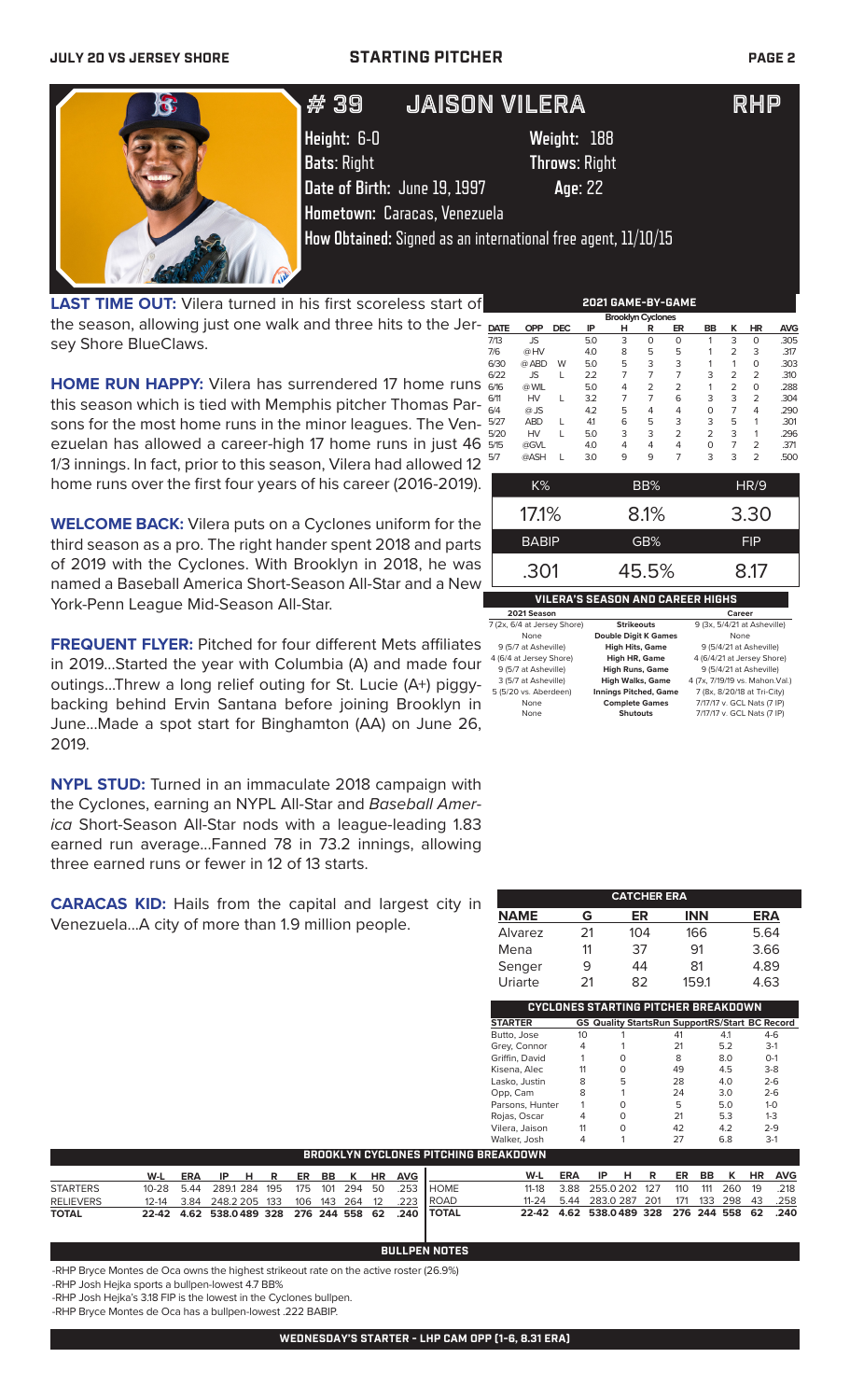| 1# 30   FRANCISCO ALVAREZ - C                                                    |                                                                        |                                                                                                                                                                                                                                                                                                       | .219, 7 HR, 20 RBI, .411 wOBA, wRC+ 150                                                                                                              |
|----------------------------------------------------------------------------------|------------------------------------------------------------------------|-------------------------------------------------------------------------------------------------------------------------------------------------------------------------------------------------------------------------------------------------------------------------------------------------------|------------------------------------------------------------------------------------------------------------------------------------------------------|
| Last Game: $1-4$ . $K$<br><b>RISP:</b> $8-37$ (.216)<br><b>Streak:</b> 1 G (1-4) | Home: 9-59 (.153)<br><b>Road: 19-69 (.275)</b><br>vs. WIL: 8-22 (.364) | <b>Last HR: 7/6 at Hudson Valley</b><br>Multi-Hit Games: 6 (6/30 at Aberdeen G1)<br>Multi-RBI Games: 5 (6/25 vs. Jersey Shore)                                                                                                                                                                        | Season High, Hits: 3 (6/6 at JS)<br>Season High, Runs: 3 (3x, 7/6 at HV)<br><b>Season High, RBI: 4 (6/6 at JS)</b><br>Season High, SB: 1 (6/3 at JS) |
|                                                                                  | No. 38 prospect in the game according to MLB Pipeline                  | • Enters his fourth year in the Mets organizationCalled up from Low-A St. Lucie on Monday, May 2419 years old, turning 20 on November 19<br>• Ranks as the No. 1 prospect in the Mets system according to both MLB Pipeline and Baseball AmericaRanked as No. 4 catching prospect in baseball and the |                                                                                                                                                      |

• Hit .417 (20-48) with five doubles, two home runs, and 12 RBIs in 15 games with St. Lucie...Struck out seven times and walked 15...went 2-for-4 in stolen bases • Non-roster invitee to Mets Spring Training...Signed with NYM as NDFA on July 2, 2018

| #9    ZACH ASHFORD - OF :  |                           |                                                 | . 204, 1 HR, 9 RBI, .326 wOBA, wRC+ 96 .        |  |  |  |
|----------------------------|---------------------------|-------------------------------------------------|-------------------------------------------------|--|--|--|
| <b>Last Game: DNP</b>      | <b>Home: 9-45 (.200)</b>  | Last HR: 5/23 vs. Hudson Valley                 | <b>Season High, Hits: 2 (2x, 7/2 at ABD)</b>    |  |  |  |
| <b>RISP:</b> $7-24$ (.292) | <b>Road: 10-48 (.205)</b> | <b>Multi-Hit Games: 2 (7/2 at Aberdeen)</b>     | <b>Season High, Runs: 2 (6/6 at JS)</b>         |  |  |  |
| <b>Streak:</b> 1 G (1-4)   | vs. WIL:                  | <b>Multi-RBI Games: 2 (6/30 at Aberdeen G2)</b> | <b>Season High, RBI:</b> 2 (2x, 6/30 at ABD G2) |  |  |  |
|                            |                           |                                                 | <b>Season High, SB:</b> $1(3x, 7/7$ at $HV$ )   |  |  |  |

• Enters his third year in the Mets organization...Called up from Low-A St. Lucie on Saturday, May 22

- Hit .340 (17-50) in 14 games with the St. Lucie Mets in 2021, collecting three doubles and six walks with a stolen base
- Spent his first few games as a pro with Brooklyn in 2019, hitting .136 in 16 games before being sent to the GCL Mets (37 G, .295/2/23/.413)
- Drafted by the Mets out of Fresno State in the 6th round of the 2019 MLB Draft

| 1# 11    CODY BOHANEK - INF . |                           |                                                   | .205. 3 HR. 13 RBI. .325 WOBA. WRC+ 102        |
|-------------------------------|---------------------------|---------------------------------------------------|------------------------------------------------|
| <b>Last Game: DNP</b>         | <b>Home:</b> 10-45 (.222) | <b>Last HR:</b> 6/30 at Aberdeen G1               | <b>Season High, Hits: 3 (5/5 at Asheville)</b> |
| <b>RISP:</b> $3-29$ (.103)    | <b>Road: 13-74 (.176)</b> | <b>Multi-Hit Games:</b> 4 (6/27 vs. Jersey Shore) | <b>Season High, Runs:</b> 2 (2x, 6/15 at Wil)  |
| Streak:                       | vs. WIL: 5-26 (.192)      | <b>Multi-RBI Games: 3 (7/15 vs. Jersey Shore)</b> | <b>Seaon High, RBI:</b> 2 (3x, 7/15 vs. JS)    |
|                               |                           |                                                   | <b>Season High, SB:</b> 1 (2x, 6/27 vs. JS)    |

• Enters his third year in the Mets organization and his fifth as a professional...Traded from Houston to the Mets in January of 2019 along with 3B J.D. Davis in exchange for OF Ross Adolph, INF Luis Santana, and C Scott Manea

• Returns from Triple-A Syracuse 5/12-6/8 and 6/24: 21 G, ..179/.338/.268 with three doubles, a triple, and a home run with 11 walks

• Broke camp with Brooklyn: 5 G, .313/.500/.500 with a home run a two RBIs before the call up

• Originally drafted by Houston in the 30th round of the 2017 MLB Draft from the University of Illinois-Chicago

### **# 8** ANTOINE DUPLANTIS - OF<br>
Last Game: 1-4, 2B, R, BB, 2 K<br>
RISP: 9-40 (.225) Road: 42-136 (.309) Multi-Hit Games: 16 (7/17 vs. Jersey Shore) Season High, Rits: 4 (5/16 at Greenville) **Last Game:** 1-4, 2B, R, BB, 2 K **Home:** 16-87 (.184) **Last HR:** 2 on 7/11 at Hudson Valley **Season High, Hits:** 4 (5/16 at Greenville) **RISP:** 9-40 (.225) **Road:** 42-136 (.309) **Multi-Hit Games:** 16 (7/17 vs. Jersey Shore) **Season High, Runs:** 4 (5/16 at Greenville) **Streak:** 2 G (3-9) **vs. WIL:** 8-29 (.276) **Multi-RBI Games:** 3 (7/11 at Hudson Valley) **Season High, RBI:** 3 (7/11 at Hudson Valley) **Season High, SB:** 1 (3x, 7/2 at Aberdeen)

• Enters his third year in the Mets organization ...Spent his draft year with Brooklyn and scored the game-winning run against Lowell in the 2019 NYPL Championship • Recorded eight outfield assists in 47 games to lead Brooklyn in 2019 • Finished his LSU career with 359 hits, most in school history and second-most in SEC history behind fellow Mets MiLB outfielder Jake Mangum (383 hits)...Never

- 
- finished a season at LSU hitting lower than .316 • Mets 12th round pick, 2019...Also drafted in the 19th round by Cleveland in 2018...Brother Armond, holds the world record in the pole vault with a height of 6.18m.

| $#7$ NIC GADDIS - C/3B                |                            |                                                                | .000, 0 HR, 0 RBI, .000 w0BA, wRC+ 0                                                     |
|---------------------------------------|----------------------------|----------------------------------------------------------------|------------------------------------------------------------------------------------------|
| Last Game:<br><b>RISP:</b><br>Streak: | Home:<br>Road:<br>vs. WIL: | Last HR:<br><b>Multi-Hit Games:</b><br><b>Multi-RBI Games:</b> | <b>Season High, Hits:</b><br>Season High, Runs:<br>Season High, RBI:<br>Season High, SB: |
|                                       |                            |                                                                |                                                                                          |

• Enters his third year in the Mets organization...Received from Low-A St. Lucie on Saturday, July 17 when C Juan Uriarte was placed on the temp. inactive list

• Hit .250 (20-80) with a .421 OBP in 25 games with St. Lucie, hitting three home runs (a career-high) from his two in 2019.

• Returns to Coney Island where he was a member of the 2019 Cyclones for 15 games before being transferred to the GCL Mets.

• Hit a combined .192 across 40 games in 2019 with Brooklyn and the GCL Mets • Drafted by the Mets in the 16th round of the 2019 MLB Draft out of Jacksonville State...Hails from Trenton, GA.

| $#7$ EDUARDO FERMIN - INF      |                   |                                                                                                                                    | .176, 0 HR, 1 RBI, .346 w0BA, wRC+ 106       |
|--------------------------------|-------------------|------------------------------------------------------------------------------------------------------------------------------------|----------------------------------------------|
| <b>Last Game:</b> 0-3. 2 BB. K | <b>Home: 3-17</b> | Last HR:                                                                                                                           | <b>Season High, Hits: 2 (7/16 vs. JS)</b>    |
| <b>RISP:</b>                   | Road:             | Multi-Hit Games: 1 (7/16 vs. Jersey Shore)                                                                                         | <b>Season High, Runs: 1 (3x 7/16 vs. JS)</b> |
| <b>Streak:</b>                 | vs. WIL:          | <b>Multi-RBI Games:</b>                                                                                                            | <b>Season High, RBI:</b> 1 (7/16 vs. JS)     |
|                                |                   |                                                                                                                                    | Season High, SB:                             |
|                                |                   | • Enters his eighth year in the Mets organizationsigned as international free agent on July 2, 2014 out of Puerto Ordaz, Venezuela |                                              |

- Named after Mets legend, and former Brooklyn Cyclones manager Edgardo Alfonzo, and allegedly cried when he first met Fonzie.
- Comes to Brooklyn on 7/13 from Double-A Binghamton (played one game with no ABs)

Played five games with Low-A St. Lucie and four games with the FCL Mets.<br>Has played 314 games across all loyels except for Triple A. Played 23 game

| • Has played 314 games across all levels except for Triple-APlayed 23 games for the Cyclones in 2017. |                            |                                                   |                                                          |  |  |  |
|-------------------------------------------------------------------------------------------------------|----------------------------|---------------------------------------------------|----------------------------------------------------------|--|--|--|
| $#$ 20 JOE GENORD - INF                                                                               |                            |                                                   | . .204, 7 HR, 20 RBI, .279 w0BA, wRC+ 73                 |  |  |  |
| Last Game: $0-4$ . $2K$                                                                               | Home: 12-70 (.171)         | <b>Last HR:</b> 6/20 at Wilmington                | <b>Season High, Hits:</b> $3$ ( $2x$ , $5/19$ vs. $HV$ ) |  |  |  |
| <b>RISP:</b> 7-44 (.159)                                                                              | <b>Road:</b> 23-108 (.213) | <b>Multi-Hit Games: 7 (7/17 vs. Jersey Shore)</b> | <b>Season High, Runs: 3 (2x, 5/19 vs. HV)</b>            |  |  |  |
| Streak:                                                                                               | vs. WIL: 6-23 (.261)       | <b>Multi-RBI Games:</b> 3 (6/1 at Jersey Shore)   | <b>Season High, RBI: 3 (5/8 at Asheville)</b>            |  |  |  |
|                                                                                                       |                            |                                                   | <b>Season High, SB: 1 (6/18 at Wilmington)</b>           |  |  |  |

• Enters his third year in the Mets organization...Named to the NYPL All-Star team and won a league title with Brooklyn in 2019

• Led the Cyclones with nine home runs and 44 RBIs...Earned Player of the Week honors with the Cyclones during the week of July 7.

Two-time All-AAC honoree who led USF in home runs in each of his three seasons

Mets 9th round pick in 2019 out of South Florida

Also drafted by the Los Angeles Dodgers in the 19th round of the 2015 draft.

| # 10 LUIS GONZALEZ - INF |                          |                                                   | , .156, 2 HR, 2 RBI, .215 wOBA, wRC+ 31' |
|--------------------------|--------------------------|---------------------------------------------------|------------------------------------------|
| <b>Last Game:</b> 1-4, K | <b>Home:</b> $(2-14)$    | <b>Last HR: 7/11 at Hudson Valley</b>             | <b>Season High, Hits: 3 (7/11 at HV)</b> |
| <b>RISP: 1-11</b>        | <b>Road: 5-31 (.161)</b> | <b>Multi-Hit Games: 1 (7/11 at Hudson Valley)</b> | <b>Season High, Runs: 3 (7/11 at HV)</b> |
| <b>Streak:</b> 1 G (1-4) | vs. WIL:                 | <b>Multi-RBI Games:</b>                           | <b>Season High, RBI:</b> 1 (7/11 at HV)  |
|                          |                          |                                                   | Season High, SB:                         |

• Enters his first season in the Mets organization, signing a minor league deal with New York on May 30, 2021.

• Played three games with Low-A St. Lucie, going 3-12 with a double

• Spent seven seasons in the Cincinnati farm system, reaching as high as Triple-A Louisville in 2019.

• Career .253 hitter in 587 games and 2,151 at-bats with Cincinnati and New York farm systems. • Signed with the Reds in September of 2012.

| l# 22   COLE KLESZCZ - OF  |                   |                         | .300. 0 HR. 1 RBI. .356 wOBA. wRC+ 107       |
|----------------------------|-------------------|-------------------------|----------------------------------------------|
| <b>Last Game:</b> 1-4, 2 K | <b>Home: 3-10</b> | Last HR:                | <b>Season High, Hits: 1 (3x 7/18 vs. JS)</b> |
| $RISP: 0-2$                | Road:             | <b>Multi-Hit Games:</b> | <b>Season High, Runs: 1 (7/16 vs. JS)</b>    |
| <b>Streak:</b> 3 G (3-10)  | vs. WIL:          | <b>Multi-RBI Games:</b> | <b>Season High, RBI:</b> 1 (7/16 vs. JS)     |
|                            |                   |                         | Season High, SB:                             |

• Enters his third year in the Mets organization...received from Low-A St. Lucie on July 13 after playing 28 games with the St. Lucie Mets

• Posted a 111 wRC+ and 23% walk rate with Low-A, hitting .167 with a .387 OBP, two home runs, and 15 RBIs.

• Played 44 games in his first professional season with the Kingsport Mets with just a 5% walk rate

• Drafted by the Mets in the 33rd round in 2019 from Azusa Pacific University

• Hails from Valencia, CA...attended College of the Canyons (CA), UC Santa Barbara, and then Azusa Pacific University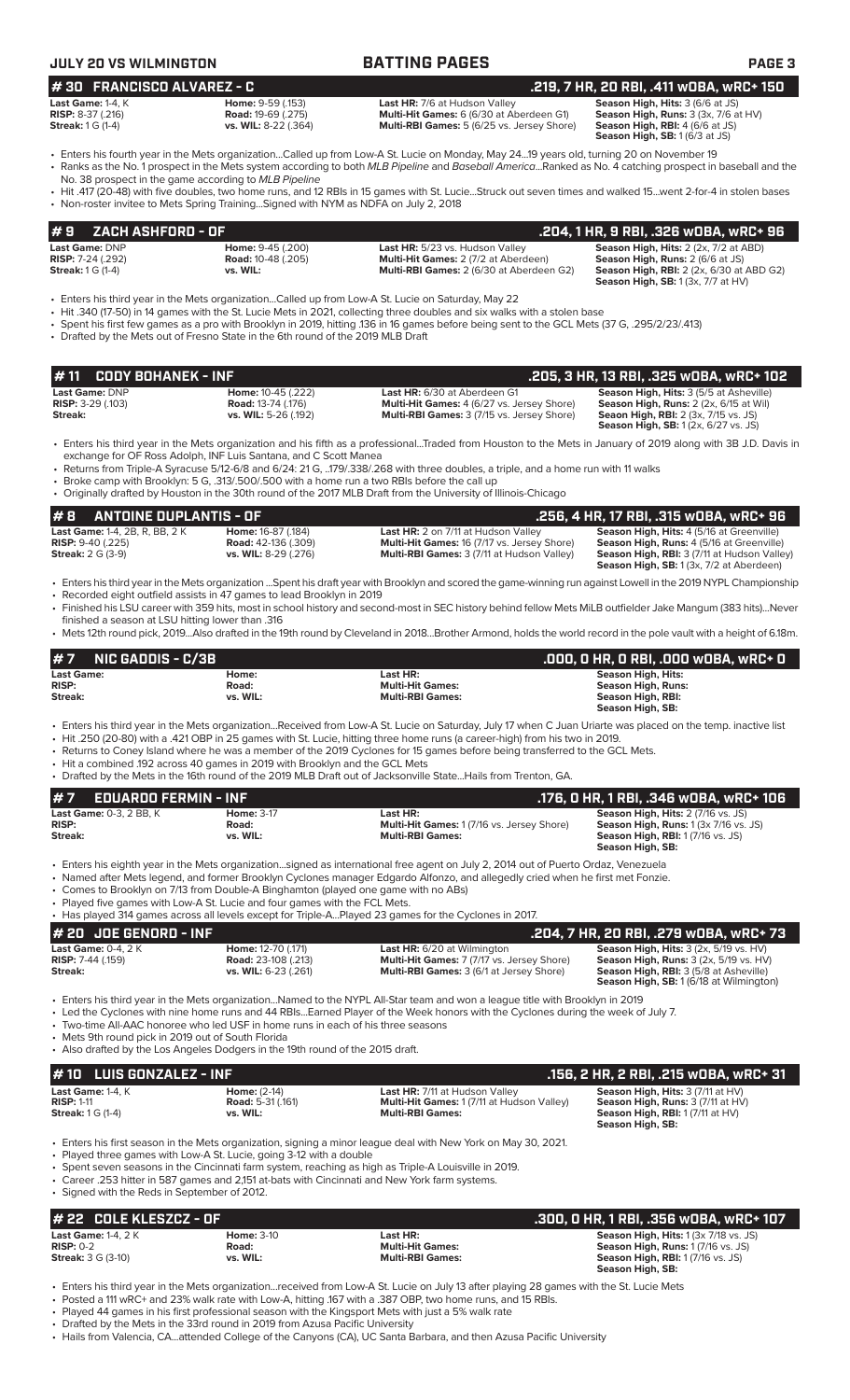# **JULY 20 VS WILMINGTON BATTING PAGES PAGE 4**

### **# 4 LT STRUBLE - OF .216, 0 HR, 3 RBI, .319 wOBA, wRC+ 94 Last HR: Cames:** 1 (6/25 vs. Jersey Shore) **Season High, Hits:** 2 (6/25 vs. JS) **Multi-Hit Games:** 1 (6/25 vs. Jersey Shore) **Season High, Runs:** 1 (6x, 7/11 at HV) **RISP:**  $4-15$  (.267) **Road:**  $4-24$  (.167) **Multi-Hit Games:** 1 (6/25 vs. Jersey Shore) **Streak:** 1 G (1-4) **Streak: 1** G (1-4) **Streak: 1** (5/25 vs. **WIL:** 2-12 (.167) **Multi-RBI Games:** 2 (7/3 at Aberdeen) **Season High, RBI:** 2 (2x, 7/3 at ABD) **Season High, SB:**  • Enters his third year in the Mets organization...Returned 6/8 from Triple-A Syracuse...went 1-2 with a walk in two games...received from Low-A St Lucie on 5/18. • With Brooklyn 5/19-5/23: 1-5...Went 6-21 (.286) with three RBIs and four walks in seven games with the St. Lucie Mets to begin the year Played in the GCL in 2019, hitting .231 over 18 games during his draft year • Selected by the Mets in the 29th round in 2019 out of Felician College...Hails from Hammonton, NJ **# 16 JOSE MENA - C**<br> **26 Last Game: DNP**<br> **26 Last HR:** Cast HR: Cast All Cast All Cast All Cast All Cast All Cast All Cast All Cast Game: DNP<br>
RISP: 2-13 (.154) RISP: 2-13 (.154) ROBB C2) **Last Game:** DNP **Home:** 1-22 **Last HR: Season High, Hits:** 3 (6/20 at Wilmington) **RISP:** 2-13 (.154) **Road:** 6-26 **Multi-Hit Games:** 1 (6/20 at Wilmington) **Season High, Runs:** 2 (6/30 at ABD G2) **Streak: vs. WIL:** 3-5 **Multi-RBI Games: Season High, RBI:** 1 (4x, 6/23 vs. JS) **Season High, SB:**  Enters his sixth year in the Mets organization • Won a 2019 NYPL Championship with Brooklyn, posting his best offensive season as a professional, posting career highs in batting average, hits, home runs, RBIs, and runs • Has caught 81% of would-be base stealers (51 of 81) in his previous four seasons in the system. • Signed with the Mets on June 22, 2016 as international free agent. **# 45 JOE SUOZZI - OF .154, 1 HR, 2 RBI, .353 wOBA, wRC+ 105 Last Game:** DNP **Home:** 2-13 **Last HR:** 7/16 vs. Jersey Shore **Season High, Hits:** 1 (7/13 vs. JS) **RISP:** 0-4 **Road: Multi-Hit Games: Season High, Runs:** 1 (7/16 vs. JS) **Streak: 1 G (1-4) <b>vs. WIL: vs. WIL: Multi-RBI Games: 1** (7/16 vs. Jersey Shore) **Season High, RBI:** 2 (7/16 vs. JS)<br>**Season High, RBI:** 2 (7/16 vs. JS)<br>**Season High, SB:** • Enters his third year in the Mets organization...received from Low-A St. Lucie on July 13 • Hit .292 with a .372 on-base percentage in 30 games with the Mets...posted a wRC+112, hitting four doubles and two home runs Signed by the Mets on June 15, 2020 out of Boston College **# 2 RONNY MAURICIO - INF .239, 10 HR, 35 RBI, .310 wOBA, wRC+ 93 Last Game:** 1-3, BB **Home:** 15-88 (.170) **Last HR:** 7/17 vs. Jersey Shore **Season High, Hits:** 3 (4x, 6/17 atWilmington) **RISP: 13, BB**<br> **RISP: 13-55 (.236) Road: 39-131 (.298) Riserved Multi-Hit Games: 13 (7/17 vs. Jersey Shore)<br>
<b>Streak: 3** G (5-12) **Road: 39-131 (.298) Multi-RBI Games: 13 (7/17 vs. Jersey Shore) Multi-RBI Games:** 10 (7/17 vs. Jersey Shore) Season High, RBI: 4 (2x, 5/16 at Greeville)<br>Season High, SB: 2 (6/27 vs. JS) • Enters his fifth year in the Mets organization...Rated as the No. 2 prospect in the Mets system and the No. 58 prospect in baseball according to *MLB Pipeline* • Non-roster invitee to Spring Training for the third consecutive season...Spent 2020 at the Mets Alternate Site and had one at-bat with the Tigres del Licey in the Dominican Winter League • Named a South Atlantic League mid-season All-Star with Columbia (A) in 2019 • Won the 2018 GCL Mets Sterling Award, given to the team's most valuable player...Signed with the Mets as a 16-year-old on July 2, 2017.

• Attended Chaminade High School in Mineola, NY

• His father, Tom Suozzi, is the former Nassau County Executive and current U.S. House of Representatives member of NY's 3rd district (Nassau, Suffolk, Queens)

| # 17 JUAN URIARTE - C      |                            |                                                                                                | .188, 0 HR, 2 RBI, .233 w0BA, wRC+ 44                        |
|----------------------------|----------------------------|------------------------------------------------------------------------------------------------|--------------------------------------------------------------|
| <b>Last Game: DNP</b>      | <b>Home: 6-23 (.260)</b>   | Last HR:                                                                                       | <b>Season High, Hits: 2 (6/9 vs. HV G2)</b>                  |
| <b>RISP:</b> $3-10$ (.300) | <b>Road:</b> 6-38 (.158)   | <b>Multi-Hit Games:</b> 1 (6/9 vs. Hudson Valley G2) <b>Season High, Runs:</b> 2 (5/19 vs. HV) |                                                              |
| Streak:                    | <b>vs. WIL:</b> 1-7 (.143) | <b>Multi-RBI Games: 1 (6/18 at Wilmington)</b>                                                 | <b>Season High, RBI:</b> 2 (6/18 at WIL)<br>Season High, SB: |

• Enters his eighth year in the Mets organization...Spent 2019 with Columbia (A) and the GCL Mets (R)

• Injured in his first at-bat with Brooklyn in 2018 on Opening Day at Staten Island, missing the entire season

• Finished 10th in batting average in the Appalachian League with Kingsport in 2017, hitting .305

• Caught 16 of 44 (36%) would-be base stealers in 2019.

• Signed with the Mets as a NDFA on July 4, 2014.

### **# 12 JEREMY VASQUEZ - INF .254, 3 HR, 8 RBI, .359 wOBA, wRC+ 124**

**Last Game:** 2-4, 2B **Home:** 7-30 (.233) **Last HR:** 7/11 at Hudson Valley **Season High, Hits:** 2 (3x, 7/18 vs. JS) **Multi-RBI Games: 3 (7/11 at Hudson Valley)** 

**RISP:** 3-12 (.250) **Road:** 7-25 **Multi-Hit Games:** 4 (7/18 vs. Jersey Shore) **Season High, Runs:** 1 (6x, 7/15 vs. JS) **Season High, SB:** 1 (7/2 at ABD)

• Enters his fifth season in the Mets organization...Received from Double-A Binghamton on June 22

• Played 32 games with the RumblePonies this season, hitting .171 (18-105) with one double, one home run, and 11 RBIs.

Played with Brooklyn in 2017, hitting .225 with one home run and eight RBIs in 31 games.

• Drafted by the Mets in the 28th round of the 2017 MLB Draft from Nova Southeastern in his home state of Florida...Is from Palm City, FL.

|                   |                                   |                         |           |                   |      | Hardest Hit Balls - 2021 (not all games listed- from available Trackman data) |                           |           |                           |
|-------------------|-----------------------------------|-------------------------|-----------|-------------------|------|-------------------------------------------------------------------------------|---------------------------|-----------|---------------------------|
| Date              | Player                            | <b>Upponent</b>         | Exit Velo | Result            | Date | Player                                                                        | <b>Opponent</b>           | Exit Velo | Result                    |
| 6/12              | <b>Francisco Alvarez</b>          | vs. Hudson Valley 112.5 |           | Double            | 6/5  | <b>Francisco Alvarez</b>                                                      | at Jersey Shore           | 108.7     | <b>Ground Ball Out</b>    |
| 6/11              | <b>Brett Baty</b>                 | vs. Hudson Valley 111.2 |           | <b>Ground Out</b> | 6/2  | <b>Francisco Alvarez</b>                                                      | at Jersev Shore           | 108.7     | Single                    |
| 6/29              | Ronny Mauricio                    | at Aberdeen             | 110.4     | Single            | 7/13 | Brett Baty                                                                    | at Hudson Valley          | 108.7     | Single                    |
| $\frac{7}{3}$ 6/1 | Luis Gonzalez                     | at Aberdeen             | 109.9     | <b>Ground Out</b> | 6/16 | Ronny Mauricio                                                                | at Wilmington             | 107.5     | <b>Home Run</b>           |
|                   | Adrian Hernandez                  | at Jersev Shore         | 109.8     | Home Run          | 7/6  | Luke Ritter                                                                   | at Hudson Valley          | 107.2     | <b>Home Run</b>           |
| 6/6               | Francisco Alvarez                 | at Jersev Shore         | 109.7     | Single            | 6/15 | Ronny Mauricio                                                                | at Wilmington             | 107.2     | Single                    |
| 6/1               | Ronny Mauricio                    | at Jersev Shore         | 109.6     | Triple            | 6/9  | Brett Baty                                                                    | vs. Hudson ValleyG2 107.3 |           | Double                    |
| 6/22              | Brett Baty                        | vs. Jersey Shore        | 109.2     | Double            | 5/23 | Havden Senger                                                                 | vs. Hudson Vallev         | 107       | <b>Home Run</b>           |
| 6/15              | Francisco Alvarez                 | at Wilmington           | 109.2     | Single            | 5/29 | Ronny Mauricio                                                                | vs. Aberdeen              | 107       | Line Drive Out            |
| 6/1               | Francisco Alvarez at Jersey Shore |                         | 109.0     | Home Run          | 6/6  | <b>Francisco Alvarez</b>                                                      | at Jersey Shore           | 106.9     | Double                    |
| 5/25              | Francisco Alvarez vs. Aberdeen    |                         | 109       | Single            | 7/13 | Luis Gonzalez                                                                 | vs. Jersey Shore          | 106.8     | <b>Ground Ball Single</b> |

# **Recent Home Run Chart**

| Date | Player                                      | <b>Opponent</b>            | Exit Velo         | Launch Angle | Distance  | 7/6  | Francisco Alvarez at Hudson Valley 101.5 mph |                            | 28.8 | 400 ft. |
|------|---------------------------------------------|----------------------------|-------------------|--------------|-----------|------|----------------------------------------------|----------------------------|------|---------|
| 6/18 | Luke Ritter                                 | at Wilmington              |                   |              |           |      | Brett Baty                                   | at Hudson Valley 104.3 mph | 28.1 | 400 ft. |
|      | Antoine Duplantis at Wilmington             |                            |                   |              |           |      | Luke Ritter                                  | at Hudson Valley 107.2 mph | 23.3 | 407 ft. |
| 6/19 | Luke Ritter                                 | at Wilmington              | 107 mph           |              | 453 ft.   | 7/7  | Ronny Mauricio                               | at Hudson Valley           |      |         |
| 6/25 | Jeremy Vasquez vs. Jersey Shore 93.6 mph    |                            |                   | 27.9         | 348 ft.   | 7/9  | Jeremy Vasquez at Hudson Valley 104.7 mph    |                            | 23.4 | 396 ft. |
|      | Francisco Alvarez vs. Jersey Shore 99.1 mph |                            |                   | 28.3         | 391 ft.   | 7/10 | Luis Gonzalez                                | at Hudson Valley 104.8 mph |      | 417 ft. |
| 6/26 | Brett Baty                                  | vs. Jersev Shore 103.8 mph |                   | 19.8         | 370 ft.   | 7/11 | Antoine Duplantis at Hudson Valley           |                            |      |         |
|      | Francisco Alvarez vs. Jersey Shore 97.4 mph |                            |                   | 24.4         | 369 ft.   |      | Antoine Duplantis at Hudson Valley           |                            |      |         |
| 6/29 | Luke Ritter                                 | at Aberdeen                | $101$ mph         | 35.8         | $417$ ft. |      | Luis Gonzalez                                | at Hudson Valley           |      |         |
| 6/30 | Cody Bohanek                                | at Aberdeen G1             | 102.3 mph         | 25.6         | 436 ft.   |      | Jeremy Vasquez                               | at Hudson Valley           |      |         |
| 6/30 | Ronny Mauricio                              | at Aberdeen G2             | $104 \text{ mph}$ | 24.5         | $417$ ft. | 7/16 | Joe Suozzi                                   | vs. Jersey Shore 97 mph    | 31.3 | 380 ft. |
| 7/4  | Luke Ritter                                 | at Aberdeen                |                   |              |           | 7/18 | Ronny Mauricio                               | vs. Jersey Shore 101.8 mph | 25.9 | 426 ft. |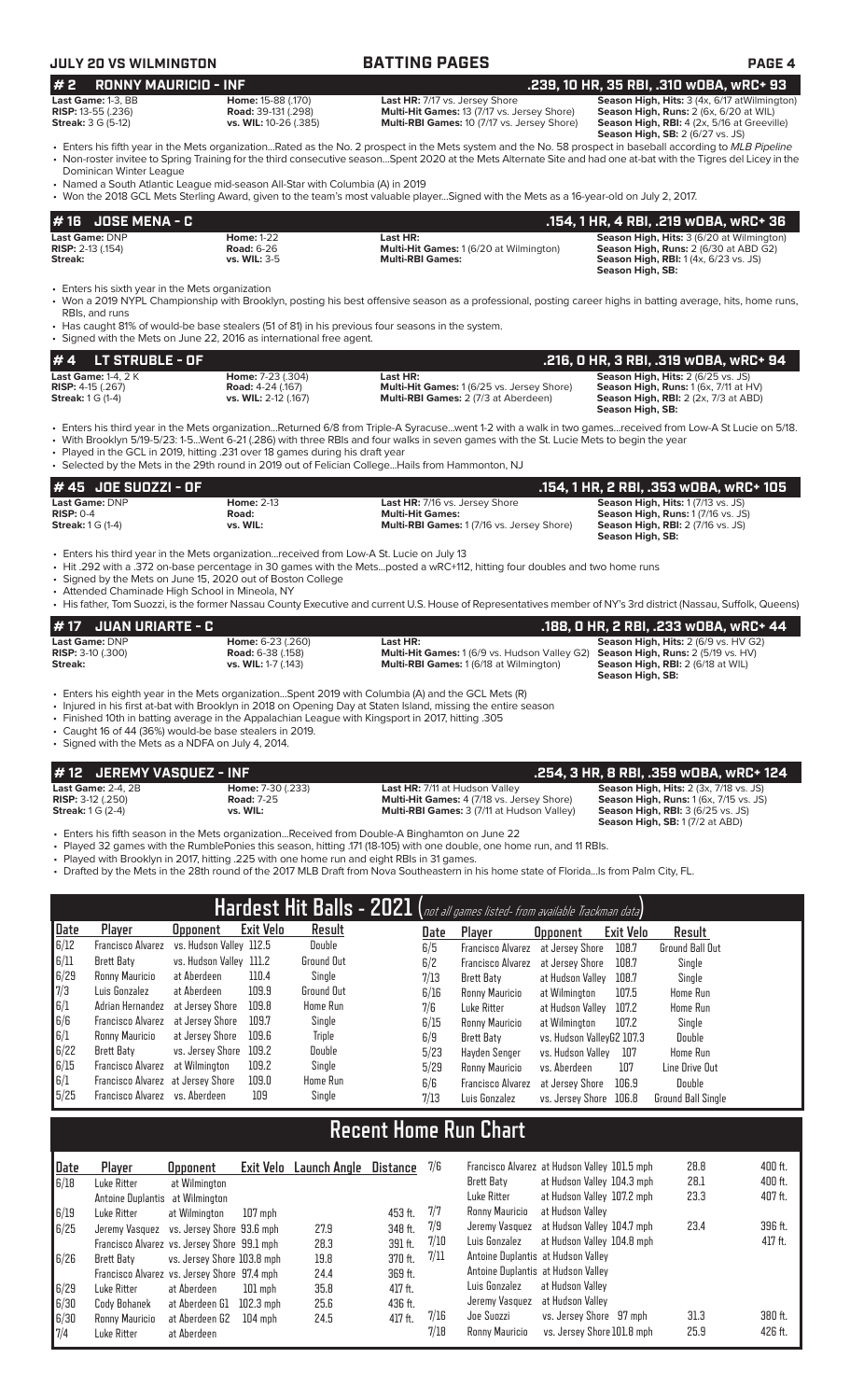| #46                                        | <b>JOSH HEJKA - RHP</b>                                                                                                                               | 16.3 K%, 4.7 BB%, 2.61 ERA, 13 G                                                                                                                                                                     |
|--------------------------------------------|-------------------------------------------------------------------------------------------------------------------------------------------------------|------------------------------------------------------------------------------------------------------------------------------------------------------------------------------------------------------|
| Last App: 7/17 vs. JS<br>Leadoff: 8-28     | <b>Last Loss:</b><br>Inherited Runners/Stranded: 10/5                                                                                                 | SV/OP (Last):<br>Holds: 2                                                                                                                                                                            |
|                                            |                                                                                                                                                       | • Returns to Brooklyn after spending time with Binghamton (6/3-6/9) and Syracuse (6/10-6/18).<br>· Enters his third year in the Mets organizationWon a 2019 NYPL title with Brooklyn, splitting time |
| with the Cyclones and Kingsport Mets       |                                                                                                                                                       |                                                                                                                                                                                                      |
|                                            | Wolly Mammoths in the United Shore Baseball League                                                                                                    | · Signed as a minor league free agent in mid-summer after pitching in six games with the Westside                                                                                                    |
|                                            |                                                                                                                                                       | · Pitched all four years at Johns Hopkins, switching to submarine later in his career.                                                                                                               |
| #5                                         | <b>BRIAN METOYER - RHP</b>                                                                                                                            | 33.3 K%, 13 BB%, 3.86 ERA, 9 G                                                                                                                                                                       |
| Last App: 6/15 at WIL                      | <b>Last Loss:</b><br>5/15 at GVL                                                                                                                      | <b>SV/OP (Last):</b> 1/1 (6/3 at JS)<br>Holds:                                                                                                                                                       |
|                                            | Leadoff: 4-12, 2 BB, HBP Inherited Runners/Stranded: 4/3                                                                                              | Enters his fourth year in the Mets orgWon a New York Penn League title with Brooklyn in 2019                                                                                                         |
|                                            |                                                                                                                                                       | · Struck out 40 batters over 28.2 innings with BrooklynSpent his first professional season with                                                                                                      |
| <b>GCL Mets and Kingsport Mets</b>         |                                                                                                                                                       | • Joins Ronnie Robbins (30th, 1981 - Toronto) as the only two LSU-Alexandria Generals to be                                                                                                          |
| drafted by a MLB team in school history    |                                                                                                                                                       |                                                                                                                                                                                                      |
|                                            | • Native of Natchitoches (NACK-ah-tish), the oldest city in Louisiana (est. 1714).                                                                    |                                                                                                                                                                                                      |
| #43<br>Last App: 7/18 vs. JS               | <b>BRYCE MONTES DE OCA - RHP</b><br>Last Loss: 7/6 at HV                                                                                              | 26.9 K%, 21.5 BB%, 3.00 ERA, 16 G<br><b>SV/OP (Last):</b> 2/2 (7/2 at ABD)<br>Holds: 1                                                                                                               |
| <b>Leadoff: 4-16, 4 BB</b>                 | Inherited Runners/Stranded: 3/3                                                                                                                       |                                                                                                                                                                                                      |
|                                            |                                                                                                                                                       | • Enters his fourth year in the Mets orgHas not pitched as a professional due to injuries                                                                                                            |
| nerve transposition                        |                                                                                                                                                       | • Underwent Tommy John surgery as a high school junior and missed 2016 after having ulnar                                                                                                            |
|                                            |                                                                                                                                                       | . Previously drafted by Washington in the 15th round of the 2017 MLB Draft and by the Chicago                                                                                                        |
|                                            | White Sox in the 14th round of the 2015 MLB Draft.                                                                                                    |                                                                                                                                                                                                      |
| #38                                        | <b>COLBY MORRIS - RHP</b>                                                                                                                             | 23.1 K%, 11.6 BB%, 4.03 ERA, 12 G                                                                                                                                                                    |
| Last App: 7/18 vs. JS                      | Last Loss:<br>Leadoff: 5-19, 3 BB, HBP Inherited Runners/Stranded: 6/2                                                                                | SV/OP (Last):<br>Holds:                                                                                                                                                                              |
|                                            |                                                                                                                                                       | · Enters his first season in the Mets organizationcalled up from Low-A St. Lucie on May 20                                                                                                           |
|                                            | • Made four scoreless appearances in relief for the St. Lucie Mets to being 2021<br>• Minor League free agent signingpitched at Middlebury in Vermont |                                                                                                                                                                                                      |
| #9                                         | <b>CONNER O'NEIL - RHP</b>                                                                                                                            | 18.0 K%, 14.0 BB%, 7.20 ERA, 6 G                                                                                                                                                                     |
| Last App: 7/15 vs. JS                      | <b>Last Loss:</b>                                                                                                                                     | SV/OP (Last):<br>Holds:                                                                                                                                                                              |
| Leadoff: 3-9                               | <b>Inherited Runners/Stranded: 7/2</b>                                                                                                                |                                                                                                                                                                                                      |
|                                            | • Has not pitched in 2021Last pitched for Advanced-A St. Lucie in 2019                                                                                | · Enters his fifth year in the Mets organizationreceived from Double-A Binghamton on 6/20                                                                                                            |
|                                            |                                                                                                                                                       | • Spent his first professional season with Brooklyn in 2017, pitching 19 times in relief                                                                                                             |
|                                            |                                                                                                                                                       | • Drafted by the Mets in the 7th round of the 2017 MLB Draft from Cal State-Northridge                                                                                                               |
| # 26                                       | <b>MICHEL OTANEZ - RHP</b>                                                                                                                            | 25.0 K%, 22.2 BB%, 5.16 ERA, 19 G                                                                                                                                                                    |
| Last App: 7/16 vs. JS<br>Leadoff: 3-18, BB | <b>Last Loss:</b><br><b>Inherited Runners/Stranded: 14/4</b>                                                                                          | <b>SV/OP (Last): 0/2 (BS vs. JS)</b><br>Holds: 1                                                                                                                                                     |
|                                            |                                                                                                                                                       | • Enters his sixth year in the Mets orgNo. 26 prospect in the system according to MLB Pipeline                                                                                                       |
|                                            | • Returns to Brooklyn for the second assignment in a row                                                                                              | · Pitched with the Cyclones and won an NYPL title in 2019 and also spent time with Kingsport                                                                                                         |
|                                            |                                                                                                                                                       | • Missed 2017 due to injuryStruck out 21 batters in 21.1 innings with the DSL Mets1 in 2016.                                                                                                         |
| # 44                                       | <b>HUNTER PARSONS - RHP</b>                                                                                                                           | 29.2 K%, 13.3 BB%, 4.28 ERA, 10 G                                                                                                                                                                    |
| Last App: 7/18 vs. JS                      | <b>Last Loss:</b>                                                                                                                                     | SV/OP (Last):<br>Holds:                                                                                                                                                                              |
| <b>Leadoff: 3-13, 3 BB</b>                 | Inherited Runners/Stranded: 5/3                                                                                                                       |                                                                                                                                                                                                      |
|                                            | · Enters his third year in the Mets orgCalled up from Low-A St. Lucie on May 20                                                                       | • Made four relief appearances with the Mets (A-), striking out 18 in 10 innings (45% K rate).                                                                                                       |
|                                            | · Pitched with the Cyclones and won an NYPL title in 2019                                                                                             |                                                                                                                                                                                                      |
|                                            |                                                                                                                                                       |                                                                                                                                                                                                      |
| #48<br>Last App: 7/18 vs. JS               | <b>MITCH RAGAN - RHP</b><br>Last Loss: 7/3 at Aberdeen                                                                                                | 24.5 K%, 11.2 BB%, 1.61 ERA, 16 G<br>SV/OP (Last): 2/5 (6/30 at ABD G2) Holds: 1                                                                                                                     |
|                                            | Leadoff: 5-14, 4 BB, HR Inherited Runners/Stranded: 10/5                                                                                              |                                                                                                                                                                                                      |
|                                            | • Enters his third year in the Mets organizationWon a title with Brooklyn in 2019,                                                                    |                                                                                                                                                                                                      |
|                                            | earning the win in the championship-clinching game against Lowell<br>• Named a New York-Penn League All-Star with the Cyclones                        |                                                                                                                                                                                                      |
|                                            | • Named the 2019 Big East Pitcher of the Year with Creighton                                                                                          |                                                                                                                                                                                                      |
|                                            |                                                                                                                                                       | . Pitched at Creighton for two seasonsspent 2017 with lowa West & 2016 with Wayne State.                                                                                                             |
| #50<br>Last App: 7/15 vs. JS               | <b>EVY RUIBAL - RHP</b><br>Last Loss:                                                                                                                 | 24.1 K%, 20.7 BB% 9.53 ERA, 4 G<br>SV/OP (Last):<br>Holds:                                                                                                                                           |
| Leadoff: 1-4                               | <b>Inherited Runners/Stranded: 1/1</b>                                                                                                                |                                                                                                                                                                                                      |
|                                            |                                                                                                                                                       | • Signed to a minor league deal on June 27 from the Florence Y'alls (Frontier League)                                                                                                                |
|                                            |                                                                                                                                                       | • Pitched in the Dodgers system from 2015-2018, reaching High-A Rancho Cucamonga<br>• Drafted by the Dodgers in the 16th round of the 2017 MLB Draft from Notre Dame                                 |
|                                            | • From Milburn, New Jersey, attending Milburn High School                                                                                             |                                                                                                                                                                                                      |
| #                                          | <b>WILLY TAVERAS - RHP</b>                                                                                                                            | 35.7 K%, 3.1 BB% 3.20 ERA, 1 G                                                                                                                                                                       |
| Last App: 7/17 vs. JS<br>Leadoff: BB       | Last Loss:<br>Inherited Runners/Stranded: 0/0                                                                                                         | SV/OP (Last):<br>Holds:                                                                                                                                                                              |
|                                            |                                                                                                                                                       | · Received from Low-A St. Lucie on Friday, July 16 in a move that sent LHP Andrew Ed-                                                                                                                |
| wards to Double-A Binghamton               |                                                                                                                                                       |                                                                                                                                                                                                      |
|                                            |                                                                                                                                                       | · Pitched in 18 games with St. Lucie, posting a 36% strikeout rate (best in career) and a 2.1%                                                                                                       |

• Struggled in Low-A Columbia in 2019, allowing a 4.56 FIP...2021 FIP is 2.49

• 23 years old from Villa Isabela in the Dominican Republic...Signed by Mets June 1, 2016

|                |                                         |  | <b>Number of Pitches Thrown</b> |  |  |
|----------------|-----------------------------------------|--|---------------------------------|--|--|
| <b>Pitcher</b> | Days Rest 7/20 7/21 7/22 7/23 7/24 7/25 |  |                                 |  |  |
| Hejka          | 2                                       |  |                                 |  |  |
| Montes de Oca  |                                         |  |                                 |  |  |
| <b>Morris</b>  |                                         |  |                                 |  |  |
| O'Neil         | 4                                       |  |                                 |  |  |
| Otanez         | 3                                       |  |                                 |  |  |
| Parsons        |                                         |  |                                 |  |  |
| Ragan          |                                         |  |                                 |  |  |
| Ruibal         | 4                                       |  |                                 |  |  |
| Taveras        |                                         |  |                                 |  |  |

|                     |                        | <b>AST FIVE APPEARANCES</b> |                            |        |        |                     |                |                     |           |
|---------------------|------------------------|-----------------------------|----------------------------|--------|--------|---------------------|----------------|---------------------|-----------|
|                     |                        |                             | <b>JOSH HEJKA</b>          |        |        |                     |                |                     |           |
| DATE                | OPP                    | DEC                         | IP<br>2.1                  | Н<br>1 | R<br>0 | ER<br>0             | <b>BB</b><br>0 | Κ<br>4              | ΗR        |
| 6/25<br>6/29        | vs. JS<br>@ ABD        |                             | 3.0                        | 3      | 0      | 0                   | 1              | 1                   | 0<br>0    |
| 7/3                 | @ ABD                  | н                           | 2.1                        | 2      | 2      | 0                   | 1              | $\overline{2}$      | 0         |
| 7/7                 | @ HV                   |                             | 2.1                        | 3      | 1      | 0                   | 1              | 1                   | 0         |
| 7/11                | @ HV                   | W                           | 3.0                        | 0      | 0      | 0                   | 0              | 1                   | 0         |
| 7/17                | vs. JS                 |                             | 2.0                        | 1      | 1      | 0                   | 0              | 2                   | 0         |
|                     |                        |                             | <b>BRIAN METOYER</b>       |        |        |                     |                |                     |           |
| <b>DATE</b>         | OPP                    | DEC                         | IP                         | Н      | R      | ER                  | BB             | Κ                   | ΗR        |
| 5/23<br>5/29        | vs. HV<br>vs. ABD      |                             | 2.0<br>1.1                 | 0<br>1 | 0<br>1 | 0<br>1              | 1<br>2         | 1<br>2              | 0<br>0    |
| 6/3                 | @ JS                   | SV                          | 2.0                        | 3      | 1      | 1                   | 0              | 5                   | 0         |
| 6/9                 | vs. HV G1              |                             | 1.1                        | 0      | 0      | 0                   | 2              | 3                   | 0         |
| 6/15                | @ WIL                  | W                           | 2.0                        | 0      | 0      | 0                   | 1              | 3                   | 0         |
|                     |                        |                             | <b>BRYCE MONTES DE OCA</b> |        |        |                     |                |                     |           |
| DATE<br>6/17        | <b>OPP</b><br>@ WIL    | DEC                         | IP<br>2.0                  | Н<br>2 | R<br>2 | ER<br>2             | <b>BB</b><br>3 | Κ<br>0              | HR<br>0   |
| 7/2                 | @ ABD                  | SV                          | 1.0                        | 0      | 0      | 0                   | 1              | $\overline{2}$      | 0         |
| 7/6                 | @ HV                   | L                           | 0.2                        | 1      | 2      | 2                   | 3              | 0                   | 0         |
| 7/15                | vs. JS                 |                             | 1.1                        | 0      | 0      | 0                   | 1              | 1                   | 0         |
| 7/18                | vs. JS                 |                             | 1.0                        | 0      | 0      | 0                   | 1              | 1                   | 0         |
| <b>COLBY MORRIS</b> |                        |                             |                            |        |        |                     |                |                     |           |
| DATE                | OPP                    | <b>DEC</b>                  | IP                         | H      | R      | ER                  | BB             | К                   | ΗR        |
| 6/26<br>7/2         | vs. JS<br>@ ABD        | W                           | 1.2<br>2.0                 | 4<br>0 | 1<br>0 | 2<br>0              | 1<br>0         | 1<br>$\overline{2}$ | 0<br>0    |
| 7/9                 | @ HV                   |                             | 2.2                        | 3      | 3      | 3                   | 1              | 1                   | 0         |
| 7/13                | vs. JS                 |                             | 2.0                        | 0      | 0      | 0                   | 0              | 2                   | 0         |
| 7/18                | vs. JS                 |                             | 2.0                        | 0      | 0      | 0                   | 0              | 2                   | 0         |
|                     |                        |                             | <b>CONNOR O'NEIL</b>       |        |        |                     |                |                     |           |
| DATE                | <b>OPP</b>             | DEC                         | IP                         | Н      | R      | ER                  | BB             | Κ                   | ΗR        |
| 6/24                | vs. JS                 |                             | 3.0                        | 1      | 0      | 0                   | 2              | 1                   | 0         |
| 7/4                 | 6/30 @ ABD G2<br>@ ABD |                             | 1.1<br>1.1                 | 4<br>2 | 3<br>0 | 3<br>0              | 1<br>1         | 2<br>2              | 0<br>0    |
| 7/10                | @ HV                   |                             | 1.0                        | 3      | 2      | 2                   | 2              | 0                   | 0         |
| 7/15                | vs. JS                 |                             | 1.1                        | 3      | 4      | 3                   | 1              | 4                   | 0         |
|                     |                        |                             | <b>MICHEL OTANEZ</b>       |        |        |                     |                |                     |           |
| DATE<br>7/1         | OPP<br>@ ABD           | DEC                         | IP<br>0.2                  | н<br>0 | R<br>0 | ER<br>0             | ВB<br>1        | Κ<br>2              | ΗR<br>0   |
| 7/4                 | @ ABD                  |                             | 2.0                        | 1      | 1      | 1                   | 3              | 1                   | 0         |
| 7/9                 | @ HV                   |                             | 1.0                        | 0      | 0      | 0                   | 1              | 1                   | 0         |
| 7/13                | vs. JS                 |                             | 2.0                        | 0      | 0      | 0                   | 3              | 2                   | 0         |
| 7/16                | vs. JS                 |                             | 0.2                        | 0      | 0      | 0                   | 1              | 1                   | 0         |
|                     |                        |                             | <b>HUNTER PARSONS</b>      |        |        |                     |                |                     |           |
| DATE                | <b>OPP</b>             | <b>DEC</b>                  | IP                         | Н      | R      | ER                  | <b>BB</b>      | Κ                   | <b>HR</b> |
| 6/13<br>7/2         | vs. HV<br>@ ABD        |                             | 1.0<br>0.2                 | 2<br>0 | 2<br>2 | 1<br>$\overline{2}$ | 2<br>2         | 0<br>1              | 0<br>0    |
| 7/9                 | @ HV                   |                             | 2.0                        | 1      | 0      | 0                   | 1              | 1                   | 0         |
| 7/14                | vs. JS                 |                             | 1.2                        | 0      | 0      | 0                   | $\overline{2}$ | 2                   | 0         |
| 7/18                | vs. JS                 |                             | 1.0                        | 3      | 3      | 3                   |                |                     | 0         |
|                     |                        |                             | <b>MITCH RAGAN</b>         |        |        |                     |                |                     |           |
| DATE                | OPP                    | <b>DEC</b>                  | ΙP                         | Н      | R      | ER                  | <b>BB</b>      | Κ                   | ΗR        |
| 7/3                 | @ ABD                  | BS, L                       | 0.1                        | 2      | 2      | 0                   | 0              | 0                   | 0         |
| 7/6<br>7/11         | @ HV<br>@ HV           |                             | 1.1<br>1.0                 | 2<br>1 | 1<br>0 | 1<br>0              | 0<br>0         | 2<br>1              | 0<br>0    |
| 7/14                | vs. JS                 |                             | 0.2                        | 1      | 0      | 0                   | 0              | 1                   | 0         |
| 7/18                | vs. JS                 |                             | 1.0                        | 0      | 0      | 0                   | 0              | 0                   | 0         |
|                     |                        |                             |                            |        |        |                     |                |                     |           |
| DATE                | OPP                    | DEC                         | <b>EVY RUIBAL</b><br>IP    | Н      | R      | ER                  | <b>BB</b>      | Κ                   | HR        |
| 6/29                | @ ABD                  |                             | 1.0                        | 1      | 2      | 2                   | 1              | 1                   | 0         |
| 7/6                 | @ HV                   |                             | 2.0                        | 1      | 1      | 1                   | 1              | 2                   | 0         |
| 7/11                | @ HV                   |                             | 1.0                        | 2      | 2      | $\overline{2}$      | 1              | 1                   | 0         |
| 7/15                | vs. JS                 |                             | 1.2                        | 2      | 2      | 1                   | 3              | 3                   | 0         |

|      |                       |      | <b>WILLY TAVERAS</b> |               |               |               |    |               |    |
|------|-----------------------|------|----------------------|---------------|---------------|---------------|----|---------------|----|
| DATE | OPP                   | DEC. | ΙP                   | н             | R             | ER            | ВB | ĸ             | HR |
| 7/8  | FTM*                  |      | 1.1                  | $\mathcal{L}$ | 1             |               | O  | 3             |    |
| 7/4  | $@$ CLR <sup>*</sup>  |      | 1.2                  | 2             | 1             | 1             | O  | 3             | O  |
| 6/27 | $DUN*$                | W    | 2 O                  | O             | 0             | O             | O  | $\mathcal{P}$ |    |
| 6/23 | $DUN*$                |      | 0.1                  | $\mathcal{P}$ | $\mathcal{P}$ | $\mathcal{P}$ | O  |               |    |
| 7/17 | JS                    |      | 1.0                  | Ω             | O             | O             |    |               |    |
|      | *With Low-A St. Lucie |      |                      |               |               |               |    |               |    |

walk rate (lowest of career)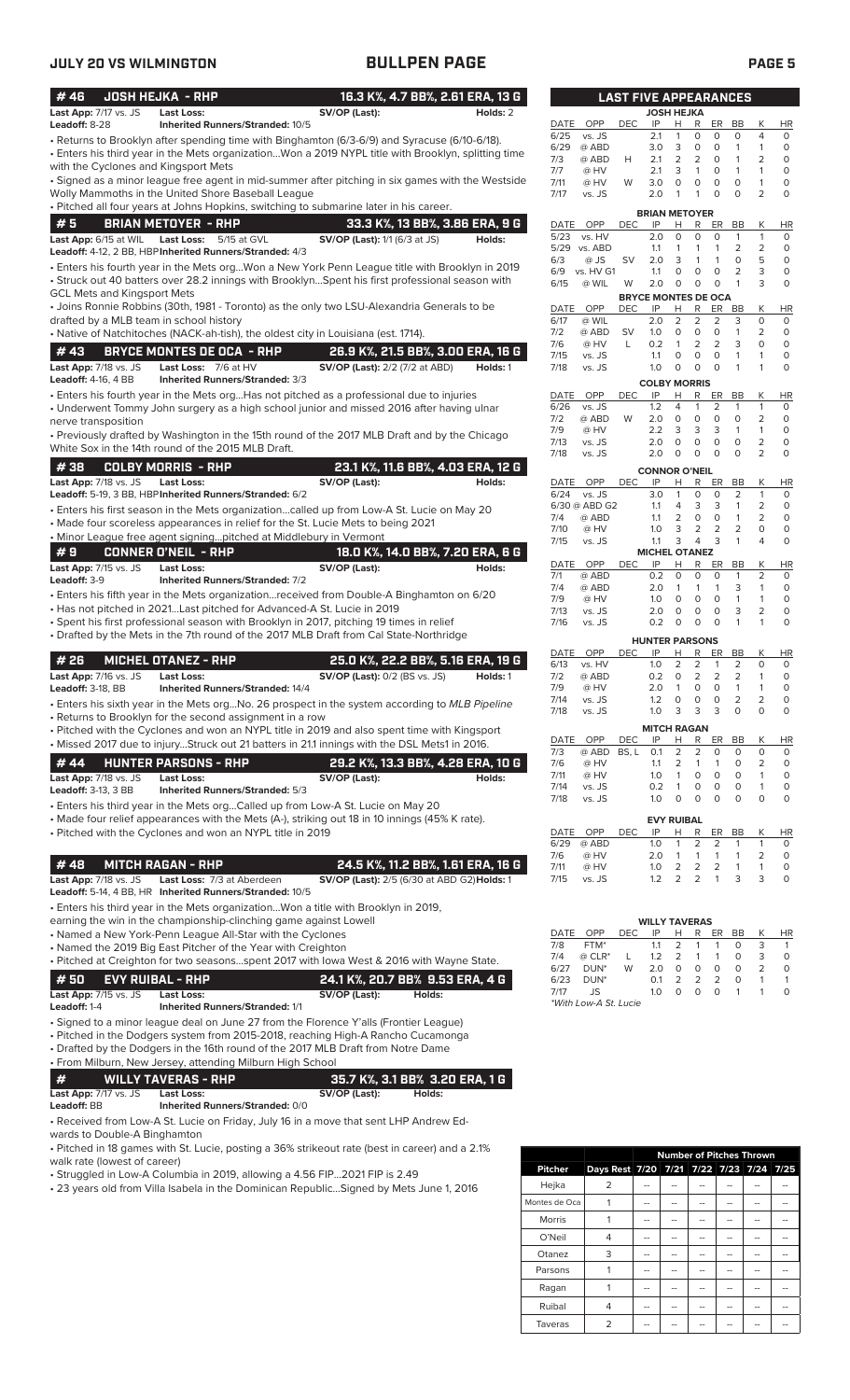### **JULY 20 VS WILMINGTON HIGH/LOW & CHARTS PAGE 6**

| INDIVIDUAL PITCHING HIGHS                                                   |
|-----------------------------------------------------------------------------|
|                                                                             |
|                                                                             |
| Most Home Runs Allowed, Game4 (2x, Jose Butto, 6/6 at Jersey Shore)         |
| Most Strikeouts, Game, Starter 9 (2x Connor Grey, 7/16 vs. Jersey Shore)    |
| Most Strikeouts, Game, Reliever5 (3x, Michel Otanez, 6/26 vs. Jersey Shore) |
|                                                                             |
|                                                                             |
|                                                                             |
|                                                                             |
|                                                                             |
|                                                                             |
|                                                                             |
|                                                                             |

| TEAM PITCHING HIGHS                                                       |  |
|---------------------------------------------------------------------------|--|
|                                                                           |  |
|                                                                           |  |
|                                                                           |  |
|                                                                           |  |
|                                                                           |  |
|                                                                           |  |
|                                                                           |  |
|                                                                           |  |
|                                                                           |  |
|                                                                           |  |
|                                                                           |  |
|                                                                           |  |
| Most Walks Allowed, Extra Innings 6 (6/23 vs. Jersey Shore - 10 innings)  |  |
|                                                                           |  |
|                                                                           |  |
| Most Pitchers Used, Extra Innings 5 (5/23 vs. Hudson Valley - 12 innings) |  |
|                                                                           |  |

| <b>TEAM MISCELLANEOUS</b> |                 |                           |                                                                                |  |  |  |  |  |
|---------------------------|-----------------|---------------------------|--------------------------------------------------------------------------------|--|--|--|--|--|
|                           |                 |                           |                                                                                |  |  |  |  |  |
|                           |                 |                           | Longest Game, Time, Extra-Inning Game3:30 (6/23 vs. Jersey Shore - 10 innings) |  |  |  |  |  |
|                           |                 |                           | Shortest Game, Time, Nine-Inning Game  2:20 (5/18 vs. Hudson Valley)           |  |  |  |  |  |
|                           |                 |                           |                                                                                |  |  |  |  |  |
|                           |                 |                           |                                                                                |  |  |  |  |  |
|                           |                 |                           |                                                                                |  |  |  |  |  |
|                           |                 |                           |                                                                                |  |  |  |  |  |
|                           |                 |                           |                                                                                |  |  |  |  |  |
|                           |                 |                           |                                                                                |  |  |  |  |  |
|                           |                 |                           |                                                                                |  |  |  |  |  |
|                           |                 |                           |                                                                                |  |  |  |  |  |
|                           |                 |                           |                                                                                |  |  |  |  |  |
|                           |                 |                           |                                                                                |  |  |  |  |  |
|                           |                 | OUTFIELD ASSISTS [9]      | <b>RECORD BREAKDOWN</b>                                                        |  |  |  |  |  |
| <b>NAME</b>               | <b>TOTAL</b>    | (LAST)                    |                                                                                |  |  |  |  |  |
| Duplantis                 | $\overline{4}$  | 5/13 at GVL               |                                                                                |  |  |  |  |  |
| Ashford                   | $\overline{2}$  | 7/10 at HV                |                                                                                |  |  |  |  |  |
| Molina<br>Winaker         | 1               | 5/21 vs. HV<br>5/6 at ASH |                                                                                |  |  |  |  |  |
| <b>Bohanek</b>            | 1               | 7/6 at HV                 |                                                                                |  |  |  |  |  |
|                           |                 |                           |                                                                                |  |  |  |  |  |
|                           |                 |                           |                                                                                |  |  |  |  |  |
|                           |                 |                           |                                                                                |  |  |  |  |  |
|                           |                 |                           |                                                                                |  |  |  |  |  |
|                           |                 |                           |                                                                                |  |  |  |  |  |
|                           | UNIFORM RECORDS |                           |                                                                                |  |  |  |  |  |
|                           |                 |                           |                                                                                |  |  |  |  |  |
| <b>Home White</b>         |                 | $4 - 3$                   |                                                                                |  |  |  |  |  |
|                           |                 |                           |                                                                                |  |  |  |  |  |

| 7/6 at HV |                               |  |
|-----------|-------------------------------|--|
|           |                               |  |
|           |                               |  |
|           |                               |  |
|           |                               |  |
|           |                               |  |
| ECORDS    |                               |  |
|           |                               |  |
| $4 - 3$   |                               |  |
|           |                               |  |
| $12 - 23$ |                               |  |
|           |                               |  |
| $5-11$    |                               |  |
| $0 - 2$   |                               |  |
|           |                               |  |
| $1 - 0$   |                               |  |
|           | Do Not Allow a Home Run 13-12 |  |
|           | Hit More Home Runs 13-7       |  |
|           | Opponent Hits More HRs1-18    |  |
|           |                               |  |
|           |                               |  |
|           |                               |  |
|           |                               |  |
|           |                               |  |
|           |                               |  |
|           |                               |  |
|           |                               |  |
|           | Opponent Scores First 9-26    |  |
|           |                               |  |
|           |                               |  |
|           |                               |  |
|           |                               |  |
|           |                               |  |
|           |                               |  |
|           |                               |  |
|           | Last Game of Series  4-6      |  |
|           |                               |  |
|           |                               |  |
|           |                               |  |
| INS       |                               |  |
| Date      |                               |  |

**EJECTIO** 

**Name Umpire Date** Joe GenordDylan Bradley 7/9 at HV Ed Blankmeyer Joe Belangia 7/11 at HV

**Road Gray** 

**Championship Gold Coney Island** Los Jefes

vs. RHP Starters ...

| <b>MISC. WINS</b>                      |
|----------------------------------------|
| Come from Behind Wins 10 (6/30 at ABD) |
| Wins in Last At-Bat4 (6/26 vs. JS)     |
| Walk-off Wins 2 (6/23 vs. JS)          |
|                                        |

| INDIVIDUAL BATTING HIGHS                                                    |
|-----------------------------------------------------------------------------|
|                                                                             |
|                                                                             |
|                                                                             |
|                                                                             |
|                                                                             |
|                                                                             |
|                                                                             |
| Home Runs, Consecutive Games Three games (2x, last: Luke Ritter, 6/18-6/21) |
|                                                                             |
|                                                                             |
|                                                                             |
|                                                                             |
|                                                                             |
| Most Strikeouts, Game4 (11x, Francisco Alvarez, 7/17 vs. Jersey Shore)      |
|                                                                             |
| Most Extra-Base Hits, Game 3 (3x, Cody Bohanek, 6/15 at Wilmington)         |
|                                                                             |
| <b>TEAM BATTING HIGHS</b>                                                   |
|                                                                             |
|                                                                             |
|                                                                             |
|                                                                             |
|                                                                             |
|                                                                             |
|                                                                             |
|                                                                             |
|                                                                             |
|                                                                             |
|                                                                             |
|                                                                             |
|                                                                             |
|                                                                             |
|                                                                             |
|                                                                             |
|                                                                             |
|                                                                             |
|                                                                             |
|                                                                             |
| Most Double Plays Hit into, Game3 (5x, 7/7 at Hudson Valley - 10 innings)   |

### **FIELDING**

Most Errors, Team, Game...............................................................................6 (5/7 at Asheville) Most Errors, Individual, Game......................2 (6x, last: Brett Baty, 6/11 vs. Hudson Valley) Most Double Plays Turned, Nine-Inning Game.......................... 3 (5/19 vs. Hudson Valley) Consecutive Errorless Games, Team.

**STARTERS BY POSITION**

**C-** Alvarez (21), Uriarte (19), Mena (14), Senger (9)

**1B-** Genord (43), Vasquez (11), Ritter (5), Bohanek (3), Winaker (2)

**2B-** Ritter (37), Walters (12), Gonzalez (9), Fermin (2), Tiberi (1), Struble (1), McNeil (1), Bohanek (1)

**3B-** Baty (41), Bohanek (14), Tiberi (7), Fermin (1), Gonzalez (1)

**SS-** Mauricio (51), Bohanek (5), Walters (4), Gonzalez (3), Fermin (1)

**LF-** Duplantis (32), Tiberi (12), Vasquez (6), Bohanek (4), Baty (3), Suozzi (3), Winaker (1), Ashford (1), Kleszcz (1), Struble (1)

**CF-** Duplantis (24), Hernandez (23), Mangum (8), Hernandez (8), Molina (6), Ota (2), Ashford (1)

**RF-** Ashford (26), Struble (12), Molina (10), Bohanek (5), Winaker (4), Hernandez (4), Kleszcz (2), Ota (1)

**DH-** Alvarez (18), Genord (8), Baty (7), Mauricio (6), Ritter (4), Bohanek (3), Tiberi (3), Hernandez (3), Senger (2), Mena (2), Walters (2), Vasquez (2), Fermin (1), Mangum (1), Ashford (1), Struble (1)

### **STARTERS BY BATTING ORDER**

**1st -** Duplantis (51), Bohanek (4), Struble (3), Tiberi (2), Mangum (2), Ashford (1), McNeil (1)

**2nd -** Bohanek (16), Mauricio (10), Ashford (6), Fermin (6), Mangum (5), Duplantis (5), Winaker (4), Gonzalez (3), Tiberi (3), Struble (3), Walters (2), Alvarez (2), Ritter (1)

**3rd -** Mauricio (49), Baty (15)

**4th-** Baty (36), Alvarez (14), Ritter (9), Vasquez (3), Genord (2)

**5th-** Alvarez (24), Ritter (14), Vasquez (6), Genord (5), Senger (4), Ashford (4), Bohanek (4), Ota (2), Hernandez (1)

**6th-** Ritter (18), Genord (14), Ashford (10), Bohanek (6), Hernandez (3), Senger (3), Mena (2), Winaker (2), Kleszcz (1), Ota (1), Suozzi (1) Tiberi (1), Uriarte (1)

**7th-** Genord (23), Ashford (6), Tiberi (5), Vasquez (4), Bohanek (4), Gonzalez (4), Senger (3), Uriarte (3), Ritter (3), Hernandez (2), Walters (2), Mena (2), Suozzi (1), Kleszcz (1), Winaker (1)

**8th-** Tiberi (11), Hernandez (10), Uriarte (8), Genord (7), Vasquez (6), Walters (6), Mena (6), Gonzalez (4), Ashford (2), Kleszcz (1) Senger (1), Suozzi (1) Molina (1), Struble (1)

**9th-** Molina (15), Hernandez (14), Walters (7), Uriarte (7), Mena (6), Struble (5) Struble (3), Mangum (2), Gonzalez (2), Bohanek (1), Tiberi (1)

|             | <b>CATCHERS STEALING</b> |     |     |             |              | <b>MULTI-RUN INNINGS</b> |
|-------------|--------------------------|-----|-----|-------------|--------------|--------------------------|
| <b>Name</b> | СS                       | АТТ | PCT | <b>Runs</b> | <b>Times</b> | Last                     |
| Alvarez     |                          | 31  | 23% | 6           |              | 8th, 7/11 at HV          |
| Mena        | 3                        | 16  | 18% | 5           | 4            | 3rd, 6/30 at ABD G2      |
| Senger      |                          | 10  | 20% |             | 5            | 3rd, 7/16 vs. JS         |
| Uriarte     |                          | 31  | 35% | 3           | 21           | 6th, 7/17 vs. JS         |
| Team        | 23                       | 88  | 26% |             | 34           | 2nd, 7/16 vs. JS         |

|                  |    |    | a    | $\boldsymbol{A}$ |    | 5 G                              | 57 B |    |    |   | 9 10+ TOTALS |
|------------------|----|----|------|------------------|----|----------------------------------|------|----|----|---|--------------|
| <b>OPPONENTS</b> | 34 | 39 |      |                  |    | 56   44   29   35   25   40   20 |      |    |    | 5 | 322          |
| <b>BKLYN</b>     | 32 | 20 | 25 I | 33               | 23 | 37                               | 26   | 39 | 16 | 6 | 259          |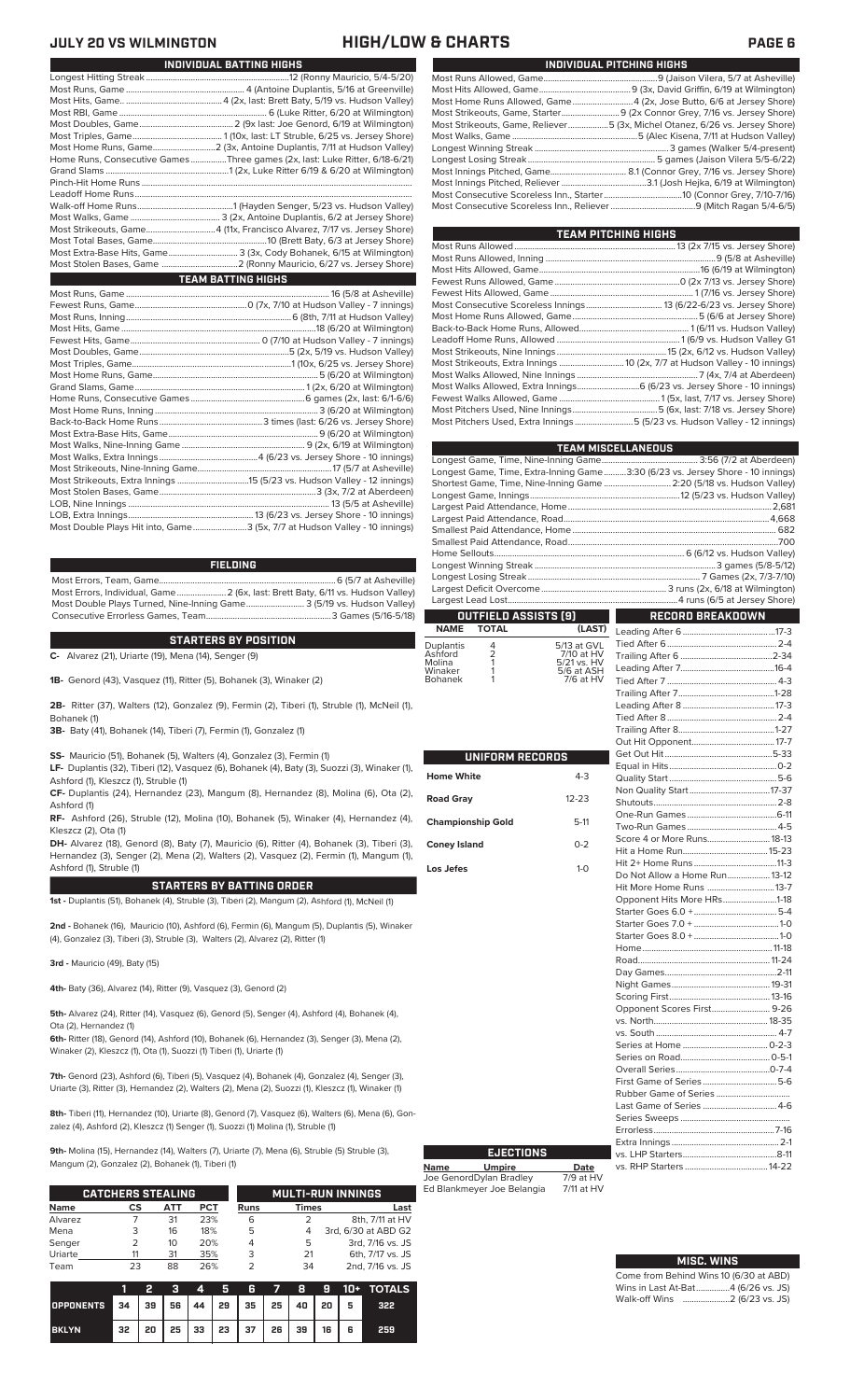## **JULY 20 VS WILMINGTON GAME BY GAME RESULTS**

|              | <b>GAME-BY-GAME RESULTS</b> |                                      |                |                      |                    |                        |                  |                                                                                     |                                        |                                              |              |                   |
|--------------|-----------------------------|--------------------------------------|----------------|----------------------|--------------------|------------------------|------------------|-------------------------------------------------------------------------------------|----------------------------------------|----------------------------------------------|--------------|-------------------|
| <b>DATE</b>  | GM#                         | OPPONENT                             | W-L/TIME       | <b>SCORE</b>         | RECORD             | POSITION               | GA/GB            | <b>WINNING PITCHER</b>                                                              | <b>LOSING PITCHER</b>                  | <b>SAVE</b>                                  | <b>TIME</b>  | <b>ATTENDANCE</b> |
| 5/4          | $\mathbf{1}$                | at Asheville                         | W              | $8 - 2$              | $1 - 0$            | T <sub>1st</sub>       | $+1$             | Josh Walker (1-0)                                                                   | Blair Henley (0-1)                     |                                              | 3:16         | 1,200             |
| 5/5          | 2                           | at Asheville                         | L              | $6-1$                | $1 - 1$            | T2nd                   | $-1$             | Chandler Casey (1-0)                                                                | Jose Butto (1-0)                       |                                              | 3:26         | 1,200             |
| 5/6          | 3                           | at Asheville                         | L              | $11 - 4$             | $1 - 2$            | T3rd                   | $-2$             | Matt Ruppenthal (1-0)                                                               | Oscar Rojas (0-1)                      |                                              | 3:10         | 1,200             |
| 5/7          | 4                           | at Asheville                         | L              | $13 - 7$             | $1 - 3$            | T3rd                   | $-3$             | R.J. Freure (1-0)                                                                   | Jaison Vilera (0-1)                    |                                              | 3:44         | 1,200             |
| 5/8          | 5                           | at Asheville                         | W              | $16-12$              | $2 - 3$            | T3rd                   | $-3$             | Alec Kisena (1-0)                                                                   | Juan Pablo Lopez (1-0)                 |                                              | 3:52         | 1,200             |
| 5/9          |                             | at Asheville                         |                |                      |                    |                        |                  | Cancelled due to non-COVID-related illness                                          |                                        |                                              |              |                   |
| 5/10         |                             | OFF DAY                              |                |                      |                    |                        |                  |                                                                                     |                                        |                                              |              |                   |
| 5/11         | 6                           | at Greenville                        | W              | $6-1$                | $3-3$              | 2nd                    | $-2.5$           | Josh Walker (2-0)                                                                   | Jay Groome (0-2)                       |                                              | 3:00         | 1,995             |
| 5/12         | 7                           | at Greenville<br>at Greenville       | W<br>L         | $3 - 2$<br>$8 - 2$   | $4 - 3$<br>$4 - 4$ | 2 <sub>nd</sub><br>2nd | $-1.5$           | Brian Metoyer (1-0)                                                                 | Yusniel Padron-Artilles (0-2)          | Mitch Ragan (1)                              | 3:14<br>3:21 | 1,819             |
| 5/13<br>5/14 | 8<br>9                      | at Greenville                        | L              | $5-1$                | $4 - 5$            | 4th                    | $-2.5$<br>$-2.5$ | Chris Murphy (1-1)<br>Brayan Bello (2-0)                                            | Oscar Rojas (0-2)<br>Alec Kisena (1-1) |                                              | 2:54         | 2,485<br>2,732    |
| 5/15         | 10                          | at Greenville                        | L              | $8 - 4$              | $4-6$              | 4th                    | $-3.5$           | Yorvin Pantoja (1-0)                                                                | Brian Metoyer (1-1)                    |                                              | 2:52         | 2,883             |
| 5/16         | 11                          | at Greenville                        | L              | $10-9$               | $4 - 7$            | 4th                    | $-3.5$           | Jake Wallace (1-0)                                                                  | Eric Orze (0-1)                        |                                              | 3:09         | 2,818             |
| 5/17         |                             | OFF DAY                              |                |                      |                    |                        |                  |                                                                                     |                                        |                                              |              |                   |
| 5/18         | 12                          | <b>Hudson Valley</b>                 | L              | $4 - 3$              | $4 - 8$            | 5th                    | $-4.5$           | Zach Greene (1-1)                                                                   | Andrew Edwards (0-1)                   |                                              | 2:29         | 1,315             |
| 5/19         | 13                          | <b>Hudson Valley</b>                 | W              | $14-0$               | $5-8$              | 5th                    | $-3.5$           | Allan Winans (1-0)                                                                  | Jhony Brito (0-1)                      |                                              | 3:01         | 810               |
| 5/20         | 14                          | <b>Hudson Valley</b>                 | L              | $6-1$                | $5-9$              | 5th                    | $-3.5$           | Luis Medina (2-0)                                                                   | Jaison Vilera (0-2)                    |                                              | 2:42         | 682               |
| 5/21         | 15                          | <b>Hudson Valley</b>                 | w              | 4-1                  | $6-9$              | 5th                    | $-3.5$           | Josh Walker (3-0)                                                                   | Josh Maciejewski (2-1)                 | Eric Orze (1)                                | 2:33         | 998               |
| 5/22         | 16                          | <b>Hudson Valley</b>                 | L              | $5-3$                | $6-10$             | 5th                    | $-4.5$           | Ken Waldichuk (1-0)                                                                 | Cam Opp (0-1)                          |                                              | 3:14         | 1,624             |
| 5/23         | 17                          | <b>Hudson Valley</b>                 | W              | $6-5(12)$            | 7-10               | 5th                    | $-3.5$           | Josh Hejka (1-0)                                                                    | Zach Greene (1-2)                      |                                              | 3:24         | 1,261             |
| 5/24         |                             | OFF DAY                              |                |                      |                    |                        |                  |                                                                                     |                                        |                                              |              |                   |
| 5/25         | 18                          | Aberdeen                             | L              | $8-1$                | $7 - 11$           | 5th                    | $-4.5$           | Drew Rom (2-0)                                                                      | Oscar Rojas (0-3)                      |                                              | 2:52         | 861               |
| 5/26         | 19                          | Aberdeen                             |                |                      |                    |                        |                  | 5/26 game postponed due to rain, makeup scheduled for doubleheader 5/27             |                                        |                                              |              |                   |
| 5/27         | 19                          | Aberdeen                             | L              | $6-2(7)$             | $7-12$             | 5th                    | $-5.5$           | Grayson Rodriguez (3-0)                                                             | Jaison Vilera (0-3)                    |                                              | 2:14         |                   |
|              | 20                          | Aberdeen                             | г              | $10-1(7)$            | $7-13$             | 5th                    | $-6.5$           | Morgan McSweeney (2-0)                                                              | Cam Opp (0-2)                          |                                              | 2:37         | 926               |
| 5/28         | 21                          | Aberdeen                             |                |                      |                    |                        |                  | 5/28 game postponed due to rain, makeup scheduled for doubleheader 8/25             |                                        |                                              |              |                   |
| 5/29         | 21                          | Aberdeen                             | L              | $4-1$                | $7-14$             | 5th                    | $-7.5$           | <b>Garrett Stallings (3-1)</b>                                                      | Alec Kisena (1-2)                      | Connor Gillispie (1)                         | 2:52         | 1,509             |
| 5/30         | 22                          | Aberdeen                             |                |                      |                    |                        |                  | 5/30 game posted to a later date to be determined                                   |                                        |                                              |              |                   |
| 5/31         |                             | OFF DAY                              |                |                      |                    |                        |                  |                                                                                     |                                        |                                              |              |                   |
|              |                             |                                      |                |                      |                    |                        |                  | MAY [7-14]                                                                          |                                        |                                              |              |                   |
| 6/1          | 22                          | at Jersey Shore                      | W              | $11 - 5$             | $8-14$             | T4th                   | $-7.5$           | Jose Butto (1-1)                                                                    | Josh Hendrickson (0-1)                 |                                              | 3:03         | 2,077             |
| 6/2          | 23                          | at Jersey Shore                      | L              | $4-1$                | $8 - 15$           | 5th                    | $-8.5$           | Carlo Reyes (1-0)                                                                   | Justin Lasko (0-1)                     | Blake Brown (1)                              | 2:44         | 1,591             |
| 6/3          | 24                          | at Jersey Shore                      | W              | $6 - 4$              | $9 - 15$           | 4th                    | $-8.5$           | Bryce Montes de Oca (1-0)                                                           | Jack Perkins (0-1)                     | Brian Metoyer (1)                            | 3:15         | 1,473             |
| 6/4          | 25                          | at Jersey Shore                      | L              | $5-4(7)$             | $9-16$             | 5th                    | $-9.0$           | Aneurys Zabala (2-2)                                                                | Allan Winans (1-1)                     |                                              | 2:12         | 2,399             |
| 6/5          | 26                          | at Jersey Shore                      | L              | $5 - 4$              | $9-17$             | 5th                    | $-9.0$           | Mike Adams (1-1)                                                                    | Mitch Ragan (0-1)                      |                                              | 2:36         | 2,122             |
| 6/6          | 27                          | at Jersey Shore                      |                | $11-6$               | $9-18$             | 5th                    | $-9.5$           | Nick Lackney (1-0)                                                                  | Jose Butto (1-2)                       |                                              | 3:31         | 2,041             |
| 6/7<br>6/9   | 28                          | OFF DAY<br><b>Hudson Valley</b>      | L              |                      | $9-19$             |                        | $-10.5$          |                                                                                     | Justin Lasko (0-2)                     |                                              | 2:22         |                   |
|              | 29                          | <b>Hudson Valley</b>                 | W              | $3-2(7)$<br>$5-3(7)$ | 10-19              | 5th<br>5th             | $-9.5$           | Tanner Myatt (1-0)<br>Eric Orze (1-1)                                               | Luis Medina (2-1)                      | Justin Wilson (1)<br>Bryce Montes de Oca (1) | 2:02         | 1,211             |
| 6/10         | 30                          | <b>Hudson Valley</b>                 | L              | $1 - 0$              | 10-20              | 5th                    | $-9.5$           | Barrett Loseke (2-1)                                                                | Cam Opp (0-3)                          | Zach Greene (1)                              | 2:37         | 1,396             |
| 6/11         | 31                          | <b>Hudson Valley</b>                 | L              | $8-0$                | $10 - 21$          | 5th                    | $-9.5$           | Ken Waldichuk (2-0)                                                                 | Jaison Vilera (0-4)                    |                                              | 3:06         | 1,597             |
| 6/12         | 32                          | <b>Hudson Valley</b>                 | L              | $5-4$                | 10-22              | 5th                    | $-9.5$           | Nelson Alvarez (2-0)                                                                | Bryce Montes de Oca (1-1)              | Justin Wilson (2)                            | 3:22         | 2,194             |
| 6/13         | 33                          | <b>Hudson Valley</b>                 | L              | $5-0$                | $10 - 23$          | 5th                    | $-9.5$           | Hayden Wesneski (1-1)                                                               | Allan Winans (1-2)                     |                                              | 2:50         | 1,749             |
| 6/14         |                             | OFF DAY                              |                |                      |                    |                        |                  |                                                                                     |                                        |                                              |              |                   |
| 6/15         | 34                          | at Wilmington                        | W              | $3-1$                | $11 - 23$          | 5th                    | $-8.5$           | Brian Metoyer (2-1)                                                                 | Zach Brzykcy (2-1)                     | Andrew Edwards (1)                           | 2:21         | 1,188             |
| 6/16         | 35                          | at Wilmington                        | L              | $5 - 2$              | $11 - 24$          | 5th                    | $-9.5$           | Amos Willingham (1-0)                                                               | Eric Orze (1-2)                        | Reid Schaller (3)                            | 2:51         | 700               |
| 6/17         | 36                          | at Wilmington                        | L              | $8 - 4$              | $11 - 25$          | 5th                    | $-10.5$          | Joan Adon (3-1)                                                                     | Alec Kisena (1-3)                      |                                              | 2:54         | 1,009             |
| 6/18         | 37                          | at Wilmington                        | W              | $7-5$                | 12-25              | 5th                    | $-10$            | Mitch Ragan (1-1)                                                                   | Reid Schaller (1-1)                    |                                              | 2:52         | 2,565             |
| 6/19         | 38                          | at Wilmington                        | L              | $9 - 8$              | 12-26              | 5th                    | $-11$            | Christian Vann (2-0)                                                                | Andrew Edwards (0-2)                   |                                              | 3:26         | 1,899             |
| 6/20         | 39                          | at Wilmington                        | W              | $13-1$               | 13-26              | 5th                    | $-11$            | Justin Lasko (1-2)                                                                  | Alfonso Hernanndez (0-1)               |                                              | 2:44         | 2,722             |
| 6/21         |                             | OFF DAY                              |                |                      |                    |                        |                  |                                                                                     |                                        |                                              |              |                   |
| 6/22         | 40                          | <b>Jersey Shore</b>                  | L              | $7-5$                | 13-27              | 5th                    | $-12$            | <b>Manuel Silva (1-0)</b>                                                           | Jaison Vilera (0-5)                    | Aneurys Zabala (3)                           | 3:01         | 2,307             |
| 6/23         | 41                          | <b>Jersey Shore</b>                  | W              | 3-2 (10)             | 14-27              | 5th                    | $-12$            | Mitch Ragan (2-1)                                                                   | Andrew Brown (2-2)                     |                                              | 3:30         | 1,595             |
| 6/24         | 42                          | <b>Jersey Shore</b>                  | L              | $3-0$                | 14-28              | 5th                    | $-13$            | Kevin Gowdy (2-3)                                                                   | Jose Butto (1-3)                       | Blake Brown (2)                              | 2:52         | 1,906             |
| 6/25         | 43                          | <b>Jersey Shore</b>                  | W              | $7-2$                | 15-28              | 5th                    | $-13$            | Cam Opp (1-3)                                                                       | Jonathan Hughes (2-3)                  |                                              | 2:44         | 2,194             |
| 6/26         | 44                          | <b>Jersey Shore</b>                  | W              | $8 - 5$              | 16-28              | 5th                    | $-13$            | <b>Michel Otanez (1-0)</b>                                                          | Mark Potter (0-2)                      |                                              | 3:13         | 2,363             |
| 6/27         | 45                          | <b>Jersey Shore</b>                  | L              | $3-0$                | 16-29              | 5th                    | $-13$            | Dominic Pipkin (2-0)                                                                | Justin Lasko (1-3)                     | Blake Brown (3)                              | 2:43         | 2,253             |
| 6/28         |                             | OFF DAY                              |                |                      |                    |                        |                  |                                                                                     |                                        |                                              |              |                   |
| 6/29         | 46                          | at Aberdeen                          | L              | $7-3$                | 16-30              | 5th                    | $-14$            | Garrett Stallings (4-3)                                                             | Alec Kisena (1-4)                      | Garrett Farmer (4)                           | 2:40         | 1,347             |
| 6/30         | 47                          | at Aberdeen                          | L              | $2-1(7)$             | 16-31              | 5th                    | $-14.5$          | Clayton McGinness (1-1)                                                             | Jose Butto (1-4)                       | Logan Gillaspie (1)                          | 1:53         |                   |
|              | 48                          | at Aberdeen                          | W              | $7-6(7)$             | 17-31              | 5th                    | $-14.5$          | Jaison Vilera (1-5)                                                                 | Kade Strowd (0-2)                      | Mitch Ragan (2)                              | 2:31         | 2,405             |
|              |                             |                                      |                |                      |                    |                        |                  | <b>JUNE (10-17)</b>                                                                 |                                        |                                              |              |                   |
| 7/1          | 49                          | at Aberdeen                          | L              | $2-0(6)$             | 17-32              | 5th                    | $-15$            | Drew Rom (5-0)                                                                      | Cam (1-4)                              |                                              | 1:50         | 1,077             |
| 7/2          | 50                          | at Aberdeen                          | W              | $6 - 5$              | 18-32              | 5th                    | $-14$            | Colby Morris (1-0)                                                                  | Connor Gillispie (4-4)                 | Bryce Montes de Oca (2)                      | 3:56         | 2,004             |
| 7/3          | 51                          | at Aberdeen                          | L              | $4 - 3$              | 18-33              | 5th                    | $-14.5$          | Xavier Moore (1-0)                                                                  | Mitch Ragan (2-2)                      |                                              | 3:00         | 4,668             |
| 7/4          | 52                          | at Aberdeen                          | L              | $7 - 2$              | 18-34              | 5th                    | $-15.5$          | Garrett Stallings (5-3)                                                             | Alec Kisena (1-5)                      |                                              | 2:31         | 3,001             |
| 7/5          |                             | OFF DAY                              |                |                      |                    |                        |                  |                                                                                     |                                        |                                              |              |                   |
| 7/6          | 53                          | at Hudson Valley                     | L              | $9 - 7$              | 18-35              | 5th                    | $-16.5$          | Charlie Ruegger (4-4)                                                               | Bryce Montes de Oca (1-2)              | Derek Craft (2)                              | 3:15         | 1,687             |
| 7/7<br>7/8   | 54<br>55                    | at Hudson Valley<br>at Hudson Valley | L<br>7:05 p.m. | $3-2(10)$            | 18-36              | 5th                    | $-17.5$          | Barrett Loseke (3-1)<br>Game postponed due to rain, doubleheader scheduled for 7/10 | Josh Hejka (1-1)                       |                                              | 2:55         | 2,688             |
| 7/9          | 55                          | at Hudson Valley                     | L              | $6 - 4$              | 18-37              | 5th                    | $-18.5$          | Jhony Brito (3-3)                                                                   | Cam Opp (1-5)                          |                                              | 3:06         | 3,896             |
| 7/10         | 56                          | at Hudson Valley                     | L              | $7-1(7)$             | 18-38              | 5th                    | $-19.5$          | Mitch Spence (3-1)                                                                  | Connor Grey (0-1)                      |                                              | 2:22         |                   |
|              | 57                          | at Hudson Valley                     | L              | $5-0(7)$             | 18-39              | 5th                    | $-20.5$          | Nick Ernst (4-0)                                                                    | Justin Lasko (1-4)                     |                                              | 2:03         | 3,111             |
| 7/11         | 58                          | at Hudson Valley                     | W              | $10-3$               | 19-39              | 5th                    | $-19.5$          | Josh Hejka (2-1)                                                                    | Shawn Semple (3-1)                     |                                              | 3:20         | 2,892             |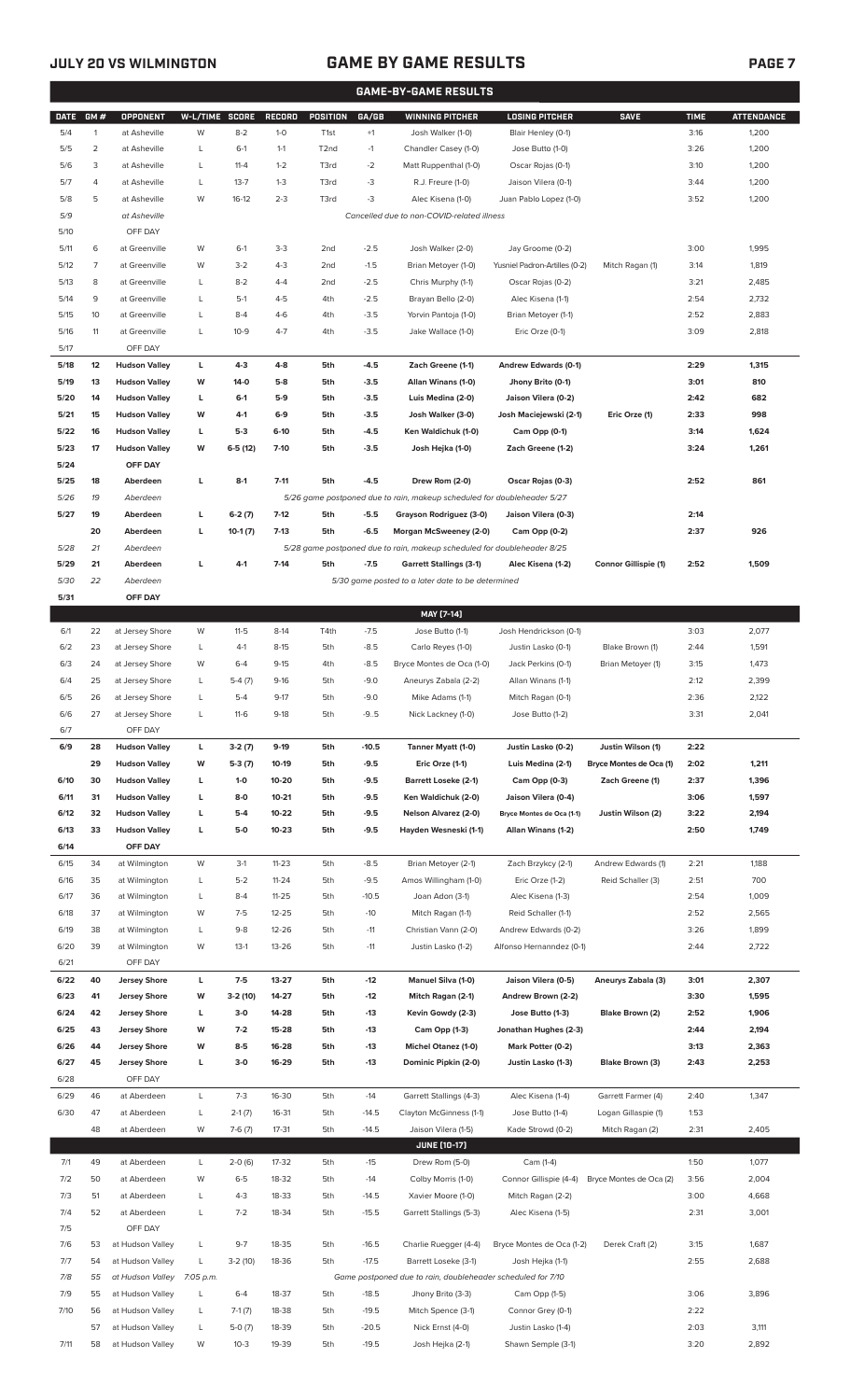# **JULY 20 VS WILMINGTON GAME-BY-GAME PAGE 8**

| <b>DATE</b>  | GM#        | <b>OPPONENT</b>            | W-L/TIME SCORE |         | RECORD | POSITION | GA/GB   | <b>WINNING PITCHER</b> | <b>LOSING PITCHER</b> | <b>SAVE</b>        | <b>TIME</b> | <b>ATTENDANCE</b> |
|--------------|------------|----------------------------|----------------|---------|--------|----------|---------|------------------------|-----------------------|--------------------|-------------|-------------------|
| 7/12         |            | OFF DAY                    |                |         |        |          |         |                        |                       |                    |             |                   |
| 7/13         | 59         | <b>Jersey Shore</b>        | W              | $1-0$   | 20-39  | 5th      | $-19.5$ | Michel Otanez (2-0)    | Blake Brown (0-1)     |                    | 2:34        | 2,681             |
| 7/14         | 60         | <b>Jersey Shore</b>        | L              | $3-2$   | 20-40  | 5th      | $-19.5$ | Carlo Reyes (2-1)      | Andrew Edwards (0-3)  |                    | 3:13        | 1,898             |
| 7/15         | 61         | <b>Jersey Shore</b>        | L              | $13-3$  | 20-41  | 5th      | $-19$   | Dominic Popkin (4-1)   | Cam Opp (1-6)         | Aiden Anderson (2) | 3:24        | 1,595             |
| 7/16         | 62         | <b>Jersey Shore</b>        | W              | $6 - 1$ | 21-41  | 5th      | $-19$   | Connor Grey (1-1)      | Tom Sutera (0-1)      |                    | 2:50        | 1,949             |
| 7/17         | 63         | <b>Jersey Shore</b>        | W              | $6-1$   | 22-41  | 5th      | $-19$   | Justin Lasko (2-4)     | Kevin Gowdy (3-5)     |                    | 2:56        | 2,422             |
| 7/18         | 64         | <b>Jersey Shore</b>        | L              | $7-1$   | 22-42  | 5th      | -20     | Carlo Reyes (3-1)      | Alec Kisena (1-6)     | Tyler Burch (3)    | 2:52        | 1,570             |
| 7/19         |            | OFF DAY                    |                |         |        |          |         |                        |                       |                    |             |                   |
| 7/20         | 65         | Wilmington                 | 7:00 p.m.      |         |        |          |         |                        |                       |                    |             |                   |
| 7/21         | 66         |                            | 7:00 p.m.      |         |        |          |         |                        |                       |                    |             |                   |
|              |            | Wilmington                 |                |         |        |          |         |                        |                       |                    |             |                   |
| 7/22         | 67         | Wilmington                 | 7:00 p.m.      |         |        |          |         |                        |                       |                    |             |                   |
| 7/23         | 68         | Wilmington                 | 7:00 p.m.      |         |        |          |         |                        |                       |                    |             |                   |
| 7/24         | 69         | Wilmington                 | 6:00 p.m.      |         |        |          |         |                        |                       |                    |             |                   |
| 7/25         | 70         | Wilmington                 | 4:00 p.m.      |         |        |          |         |                        |                       |                    |             |                   |
| 7/26         |            | OFF DAY                    |                |         |        |          |         |                        |                       |                    |             |                   |
| 7/27         | 71         | at Jersey Shore            | 7:05 p.m.      |         |        |          |         |                        |                       |                    |             |                   |
| 7/28         | 72         | at Jersey Shore            | 7:05 p.m.      |         |        |          |         |                        |                       |                    |             |                   |
| 7/29         | 73         | at Jersey Shore            | 7:05 p.m.      |         |        |          |         |                        |                       |                    |             |                   |
| 7/30         | 74         | at Jersey Shore            | 7:05 p.m.      |         |        |          |         |                        |                       |                    |             |                   |
| 7/31         | 75         | at Jersey Shore            | 7:05 p.m.      |         |        |          |         |                        |                       |                    |             |                   |
|              |            |                            |                |         |        |          |         | <b>JULY</b> [5-11]     |                       |                    |             |                   |
| 8/1          | 76         | at Jersey Shore            | 1:05 p.m.      |         |        |          |         |                        |                       |                    |             |                   |
| 8/2          |            | OFF DAY                    |                |         |        |          |         |                        |                       |                    |             |                   |
| 8/3          | 77         | <b>Hudson Valley</b>       | 7:00 p.m.      |         |        |          |         |                        |                       |                    |             |                   |
| 8/4          | 78         | <b>Hudson Valley</b>       | 7:00 p.m.      |         |        |          |         |                        |                       |                    |             |                   |
| 8/5          | 79         | <b>Hudson Valley</b>       | 7:00 p.m.      |         |        |          |         |                        |                       |                    |             |                   |
| 8/6          | 80         | <b>Hudson Valley</b>       | 7:00 p.m.      |         |        |          |         |                        |                       |                    |             |                   |
| 8/7          | 81         | <b>Hudson Valley</b>       | 6:00 p.m.      |         |        |          |         |                        |                       |                    |             |                   |
| 8/8          | 82         | <b>Hudson Valley</b>       | 4:00 p.m.      |         |        |          |         |                        |                       |                    |             |                   |
| 8/9          |            | OFF DAY                    |                |         |        |          |         |                        |                       |                    |             |                   |
| 8/10         | 83         | at Wilmington              | 7:05 p.m.      |         |        |          |         |                        |                       |                    |             |                   |
| 8/11         | 84         | at Wilmington              | 7:05 p.m.      |         |        |          |         |                        |                       |                    |             |                   |
| 8/12         | 85         | at Wilmington              | 7:05 p.m.      |         |        |          |         |                        |                       |                    |             |                   |
| 8/13         | 86         | at Wilmington              | 7:05 p.m.      |         |        |          |         |                        |                       |                    |             |                   |
| 8/14         | 87         | at Wilmington              | 6:05 p.m.      |         |        |          |         |                        |                       |                    |             |                   |
| 8/15         | 88         | at Wilmington              | 1:05 p.m.      |         |        |          |         |                        |                       |                    |             |                   |
| 8/16         |            | OFF DAY                    |                |         |        |          |         |                        |                       |                    |             |                   |
| 8/17         | 89         | at Hudson Valley 7:05 p.m. |                |         |        |          |         |                        |                       |                    |             |                   |
| 8/18         | 90         | at Hudson Valley 7:05 p.m. |                |         |        |          |         |                        |                       |                    |             |                   |
| 8/19         | 91         | at Hudson Valley           | 7:05 p.m.      |         |        |          |         |                        |                       |                    |             |                   |
| 8/20         | 92         | at Hudson Valley           | 7:05 p.m.      |         |        |          |         |                        |                       |                    |             |                   |
| 8/21         | 93         | at Hudson Valley           | 6:05 p.m.      |         |        |          |         |                        |                       |                    |             |                   |
| 8/22         | 94         | at Hudson Valley           | 4:35 p.m.      |         |        |          |         |                        |                       |                    |             |                   |
| 8/23         |            | OFF DAY                    |                |         |        |          |         |                        |                       |                    |             |                   |
| 8/24         | 95         | Aberdeen                   | 7:00 p.m.      |         |        |          |         |                        |                       |                    |             |                   |
| 8/25         | 96         | Aberdeen                   | 5:00 p.m.      |         |        |          |         |                        |                       |                    |             |                   |
|              | 97         | Aberdeen                   | DH             |         |        |          |         |                        |                       |                    |             |                   |
| 8/26         | 98         | Aberdeen                   | 7:00 p.m.      |         |        |          |         |                        |                       |                    |             |                   |
| 8/27         | 99         | Aberdeen                   | 7:00 p.m.      |         |        |          |         |                        |                       |                    |             |                   |
| 8/28         | 100        | Aberdeen                   | 6:00 p.m.      |         |        |          |         |                        |                       |                    |             |                   |
| 8/29         | 101        | Aberdeen                   | 4:00 p.m.      |         |        |          |         |                        |                       |                    |             |                   |
| 8/30         |            | OFF DAY                    |                |         |        |          |         |                        |                       |                    |             |                   |
| 8/31         | 102        | Wilmington                 | 6:30 p.m.      |         |        |          |         |                        |                       |                    |             |                   |
|              |            |                            |                |         |        |          |         | AUGUST (0-0)           |                       |                    |             |                   |
| 9/1          | 103        | Wilmington                 | 7:00 p.m.      |         |        |          |         |                        |                       |                    |             |                   |
| 9/2          | 104        | Wilmington                 | 7:00 p.m.      |         |        |          |         |                        |                       |                    |             |                   |
| 9/3          | 105        | Wilmington                 | 7:00 p.m.      |         |        |          |         |                        |                       |                    |             |                   |
| 9/4          | 106        | Wilmington                 | 6:00 p.m.      |         |        |          |         |                        |                       |                    |             |                   |
| 9/5          | 107        | Wilmington                 | 4:00 p.m.      |         |        |          |         |                        |                       |                    |             |                   |
| 9/6          |            | OFF DAY                    |                |         |        |          |         |                        |                       |                    |             |                   |
| 9/7          | 108        | at Hudson Valley           | 7:05 p.m.      |         |        |          |         |                        |                       |                    |             |                   |
| 9/8          | 109        | at Hudson Valley           | 7:05 p.m.      |         |        |          |         |                        |                       |                    |             |                   |
| 9/9          | 110        | at Hudson Valley           | 7:05 p.m.      |         |        |          |         |                        |                       |                    |             |                   |
| 9/10         | 111        | at Hudson Valley           | 7:05 p.m.      |         |        |          |         |                        |                       |                    |             |                   |
| 9/11         | 112        | at Hudson Valley           | 6:05 p.m.      |         |        |          |         |                        |                       |                    |             |                   |
| 9/12         | 113        | at Hudson Valley           | 4:35 p.m.      |         |        |          |         |                        |                       |                    |             |                   |
| 9/13         |            | OFF DAY                    |                |         |        |          |         |                        |                       |                    |             |                   |
|              | 114        |                            |                |         |        |          |         |                        |                       |                    |             |                   |
| 9/14         |            | <b>Jersey Shore</b>        | 7:00 p.m.      |         |        |          |         |                        |                       |                    |             |                   |
| 9/15         | 115        | <b>Jersey Shore</b>        | 7:00 p.m.      |         |        |          |         |                        |                       |                    |             |                   |
| 9/16         | 116        | <b>Jersey Shore</b>        | 7:00 p.m.      |         |        |          |         |                        |                       |                    |             |                   |
| 9/17         | 117        | <b>Jersey Shore</b>        | 7:00 p.m.      |         |        |          |         |                        |                       |                    |             |                   |
| 9/18<br>9/19 | 118<br>119 | <b>Jersey Shore</b>        | 4:00 p.m.      |         |        |          |         |                        |                       |                    |             |                   |
|              |            | <b>Jersey Shore</b>        | 1:00 p.m.      |         |        |          |         | SEPTEMBER (0-0)        |                       |                    |             |                   |